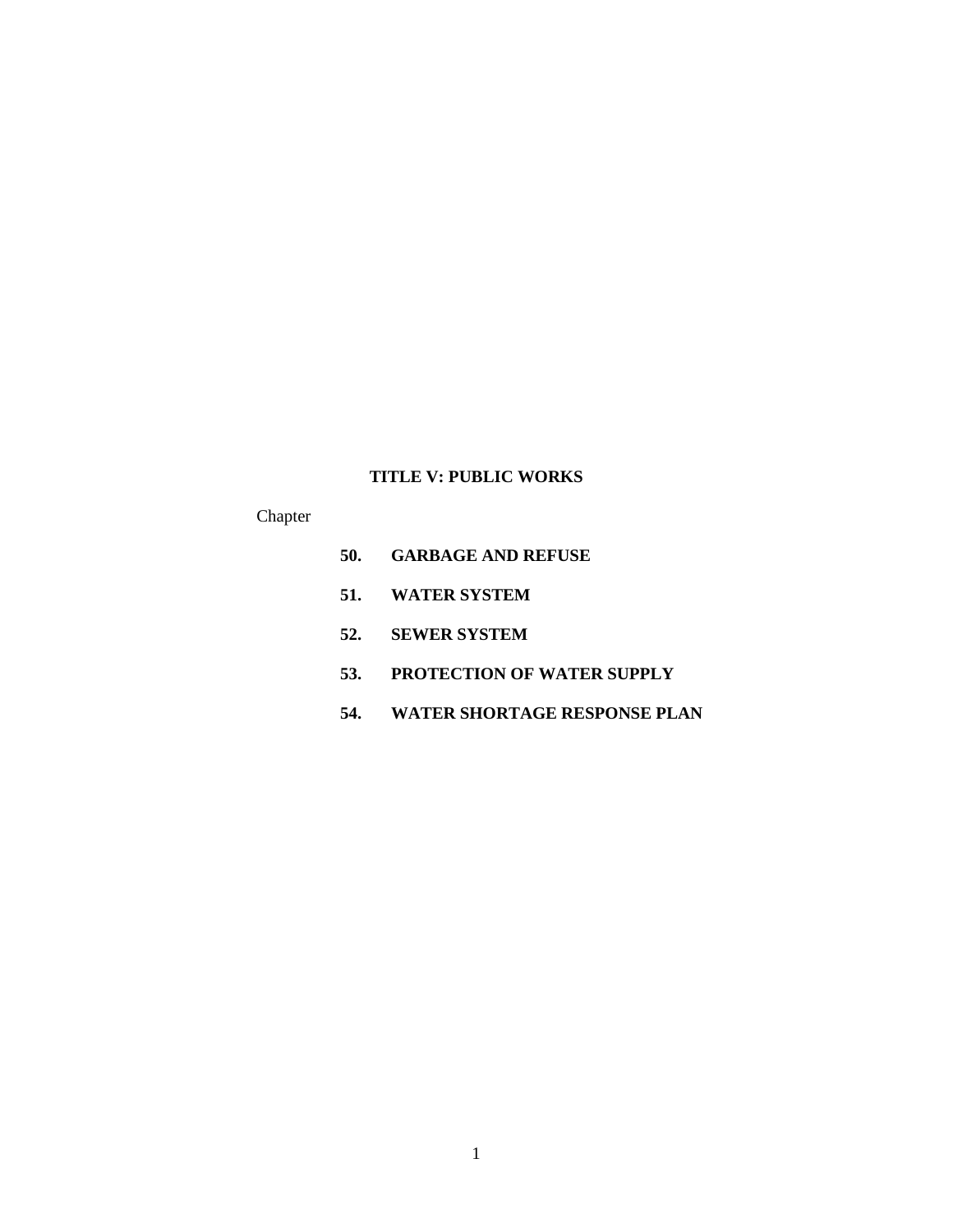**Robbins - Public Works**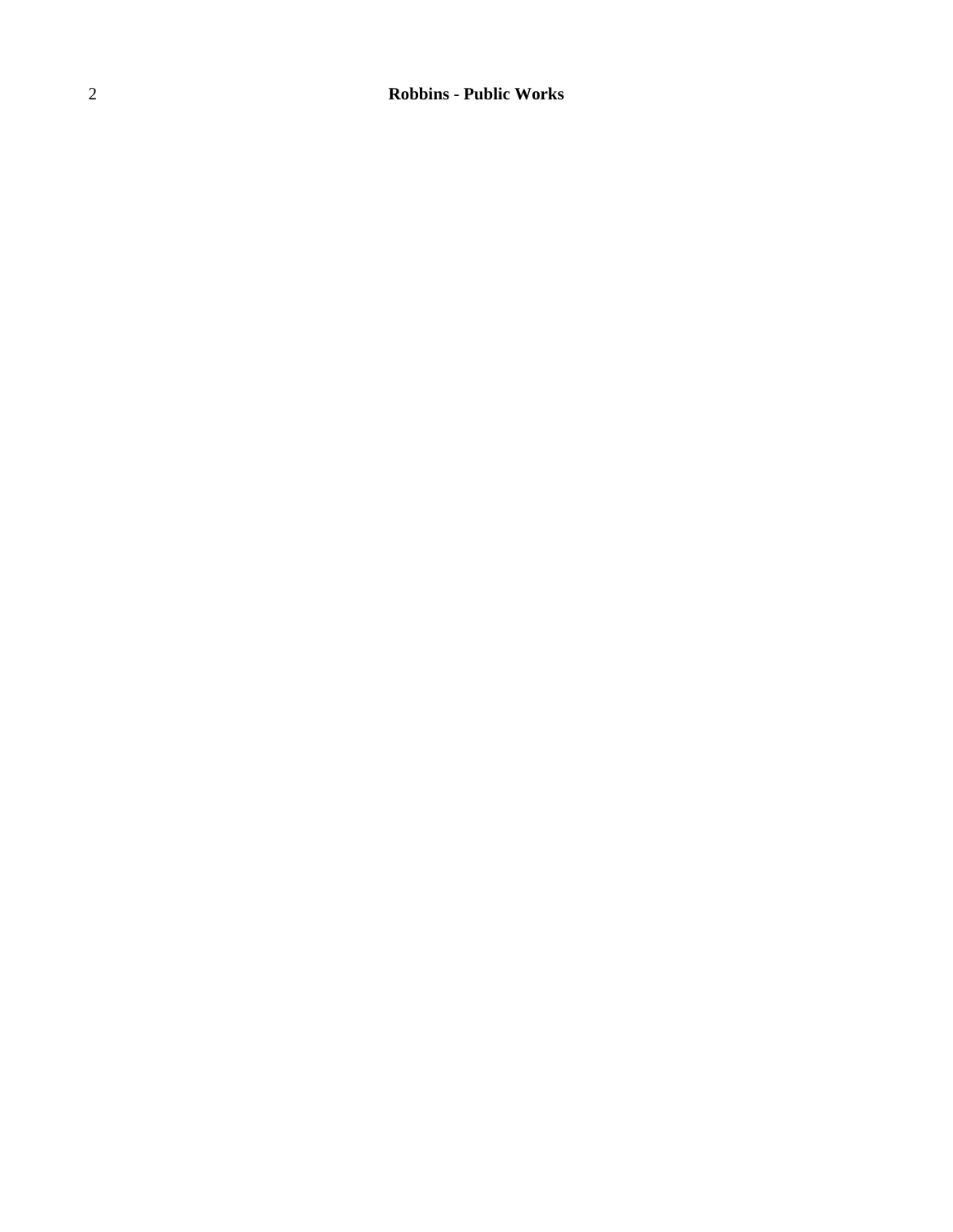#### **CHAPTER 50: GARBAGE AND REFUSE**

## Section

## *General Provisions*

- 50.01 Definitions
- 50.02 Approved containers
- 50.03 Burning or burying garbage
- 50.04 Accumulation of garbage and refuse prohibited
- 50.05 Containers required
- 50.06 Pre-collection practices
- 50.07 Collection schedule
- 50.08 Unlawful to displace containers
- 50.09 Special or bulk collections regulated

## *Solid Waste Collection Fee*

- 50.20 Purpose and intent
- 50.21 Definitions
- 50.22 Rates
- 50.23 Partial payments of bills; allocation

#### *GENERAL PROVISIONS*

#### **' 50.01 DEFINITIONS.**

For the purpose of this subchapter, the following definitions shall apply unless the context clearly indicates or requires a different meaning.

**BUILDING MATERIAL SCRAPS.** Scrap building material from the construction, reconstruction, remodeling or repair of a building, walkway, driveway, sign and other structure, including but not limited to, excavated earth, tree stumps, rocks, gravel, bricks, plaster, concrete, lumber or any other similar material used in construction or the containers or wrappings therefor.

*GARBAGE.* All putrescible wastes, including animal and vegetable matter, animal offal and carcasses, and recognizable industrial byproducts but excluding sewage and human wastes.

*REFUSE.* All nonputrescible wastes.

*SOLID WASTE.* Garbage, refuse, rubbish, trash and other discarded solid materials, including solid waste materials resulting from homes, businesses, industrial, commercial and agricultural operations, and from community activities, but does not include solids or dissolved materials in domestic sewage or other significant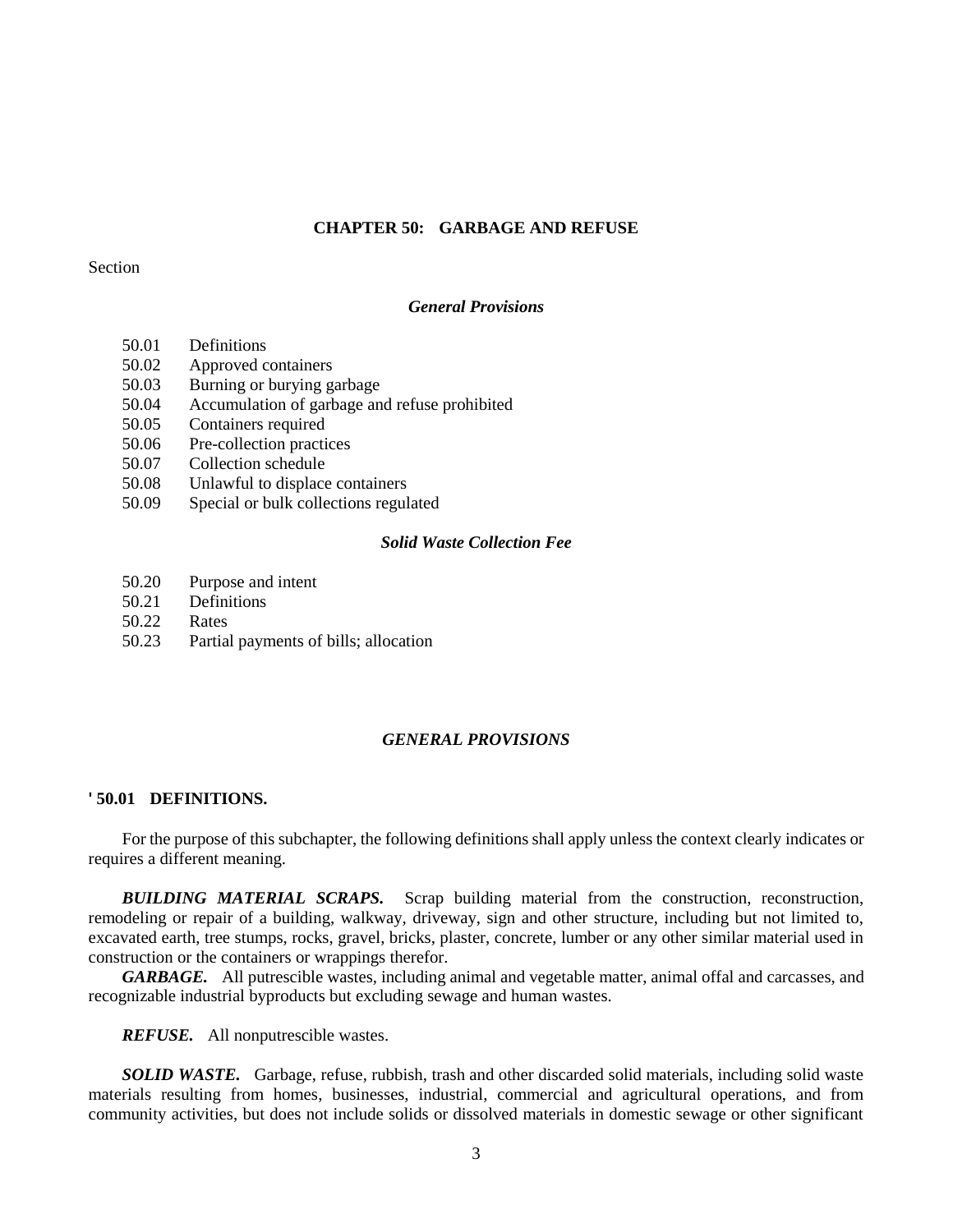pollutants in water resources, such as silt, dissolved or suspended solids in industrial waste water effluents, dissolved materials in irrigation return flows or other common water pollutants.

**TREE TRIMMINGS.** Tree limbs, leaves, shrubbery, weeds, plants or grass. (1993 Code, ' 41.01)

#### **' 50.02 APPROVED CONTAINERS.**

It shall be unlawful for any person to throw, place or deposit any garbage or refuse of any kind on any public or private property except in approved containers or as otherwise provided in this chapter. (1993 Code, ' 41.02) Penalty, see ' 10.99

#### **' 50.03 BURNING OR BURYING GARBAGE.**

(A) It shall be unlawful to burn or set fire to any garbage for the purpose of disposal.

(B) In addition, it shall be unlawful to bury any refuse for the purpose of disposal unless a permit therefor has been granted by the Fire Chief.

(1993 Code, ' 41.03) Penalty, see ' 10.99

## *Editor=s note:*

*Extensive state regulations in effect with respect to the open burning of trash and refuse, see Department of Environmental Management; Regulations Governing the Control of Air Pollution*

### **' 50.04 ACCUMULATION OF GARBAGE AND REFUSE PROHIBITED.**

All garbage and refuse shall be collected and placed in containers as required by this chapter, and it shall be unlawful for any person to permit garbage or refuse to accumulate or remain on any premises longer than is reasonably necessary to remove and deposit same in approved containers as required herein. (1993 Code, ' 41.04) Penalty, see ' 10.99

#### **' 50.05 CONTAINERS REQUIRED.**

The town has contract with solid waste company that provides containers.

#### **' 50.06 PRE-COLLECTION PRACTICES.**

All garbage and refuse shall have the liquid drained therefrom and shall be wrapped in paper or other like material before it is placed in the container for collection. Ashes and cinders shall be placed in a separate container provided for that purpose and no ashes shall be deposited in any container until they are cold. (1993 Code, ' 41.06)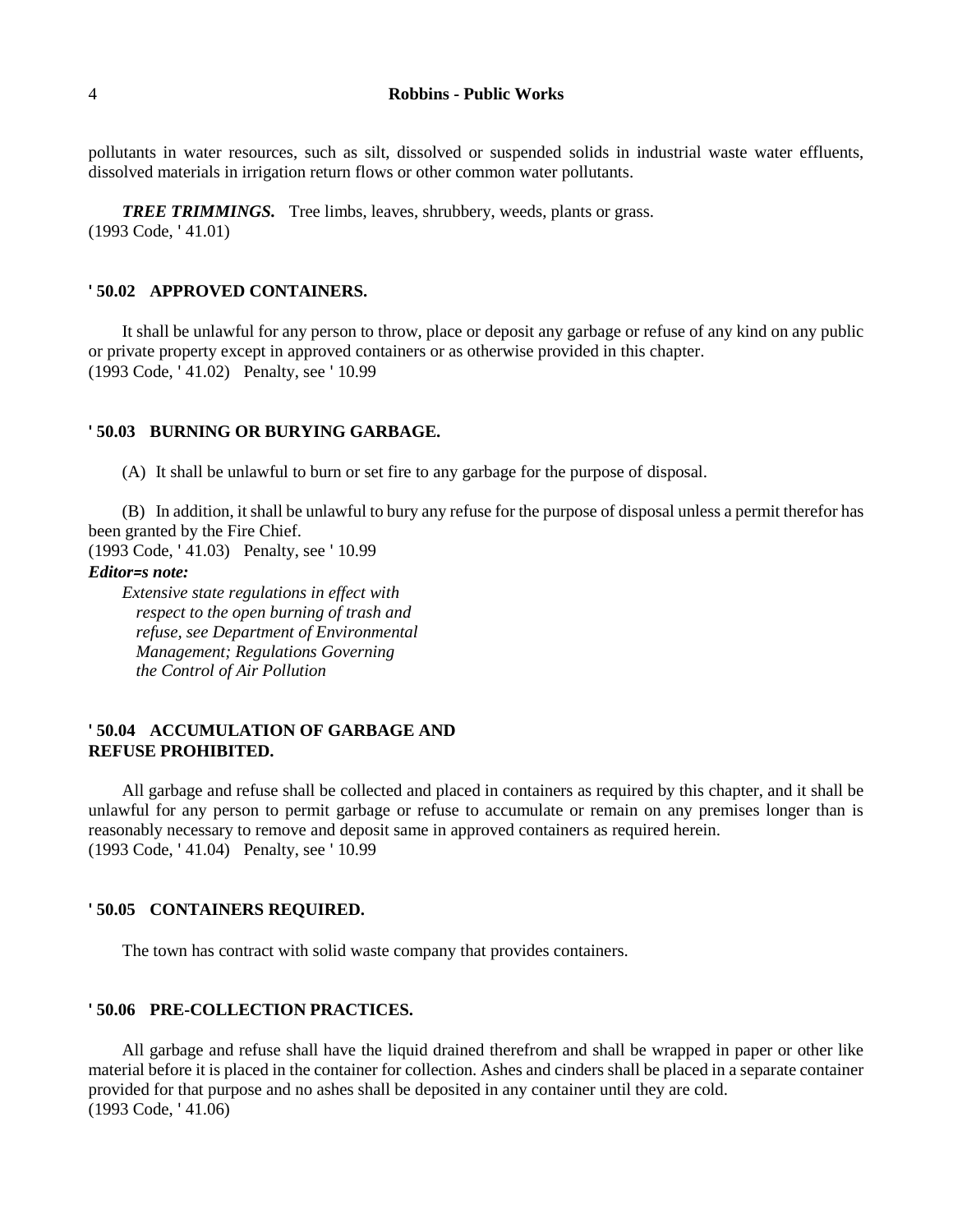#### **' 50.07 COLLECTION SCHEDULE.**

Garbage and refuse will be collected by the town according to a collection schedule maintained in the Clerk=s office. The schedule may be periodically revised and amended by action of the Board. (1993 Code, ' 41.07)

#### **' 50.08 UNLAWFUL TO DISPLACE CONTAINERS.**

It shall be unlawful for any person to damage, displace or to otherwise interfere with garbage containers or their contents except the owner or on permission or at the request of the owner. (1993 Code, ' 41.08) Penalty, see ' 10.99

## **' 50.09 SPECIAL OR BULK COLLECTIONS REGULATED.**

(A) Tree limbs not more than four feet in length, or more than three inches in diameter with the butt ends facing the street, stacked in a neat pile and placed next to the street, will be collected according to a collection schedule maintained in the Clerk's office. There is a one pile per pick up limit and the pile can be no larger than six feet long, five feet wide and three feet high.

(B) Light refuse (leaves, twigs, pine needles and the like) must be securely contained in plastic bags and will be collected at the curbside according to a schedule maintained in the Clerk's office. Bags must weigh less than 50 pounds each, with a 20-bag limit per pick up. No refuse may be burned as a substitute of using curbside service.

(C) No commercially cut limbs or debris will be accepted.

(D) No collection shall be made from vacant lots nor shall any waste building materials or lot clearing be collected from houses or other structures under construction or recently completed. No large rocks, tree trunks, tree stumps, tree limbs of more than four feet in length and three inches in diameter, upholstered furniture, mattresses, white goods, carpet or carpet pads, other heavy objects, or any building material scraps be collected by the town; except with the discretionary authority of the Town Manager or his/her designee.

(E) Commercial establishments that generate in excess of three 95-gallon containers of trash are required to contract with a private firm for a dumpster and collection.

(1993 Code, ' 41.09) (Updated 12-8-2016; amended 3-14-2019).

#### *SOLID WASTE COLLECTION FEE*

#### **' 50.20 PURPOSE AND INTENT.**

The purpose and intent of this subchapter is to establish unit charges to recover a portion of the expenditures associated with solid waste collection and to establish a fee structure that is fair and equitable to all citizens. (1993 Code, ' 41.15) (Ord. 143, passed 6-3-1991)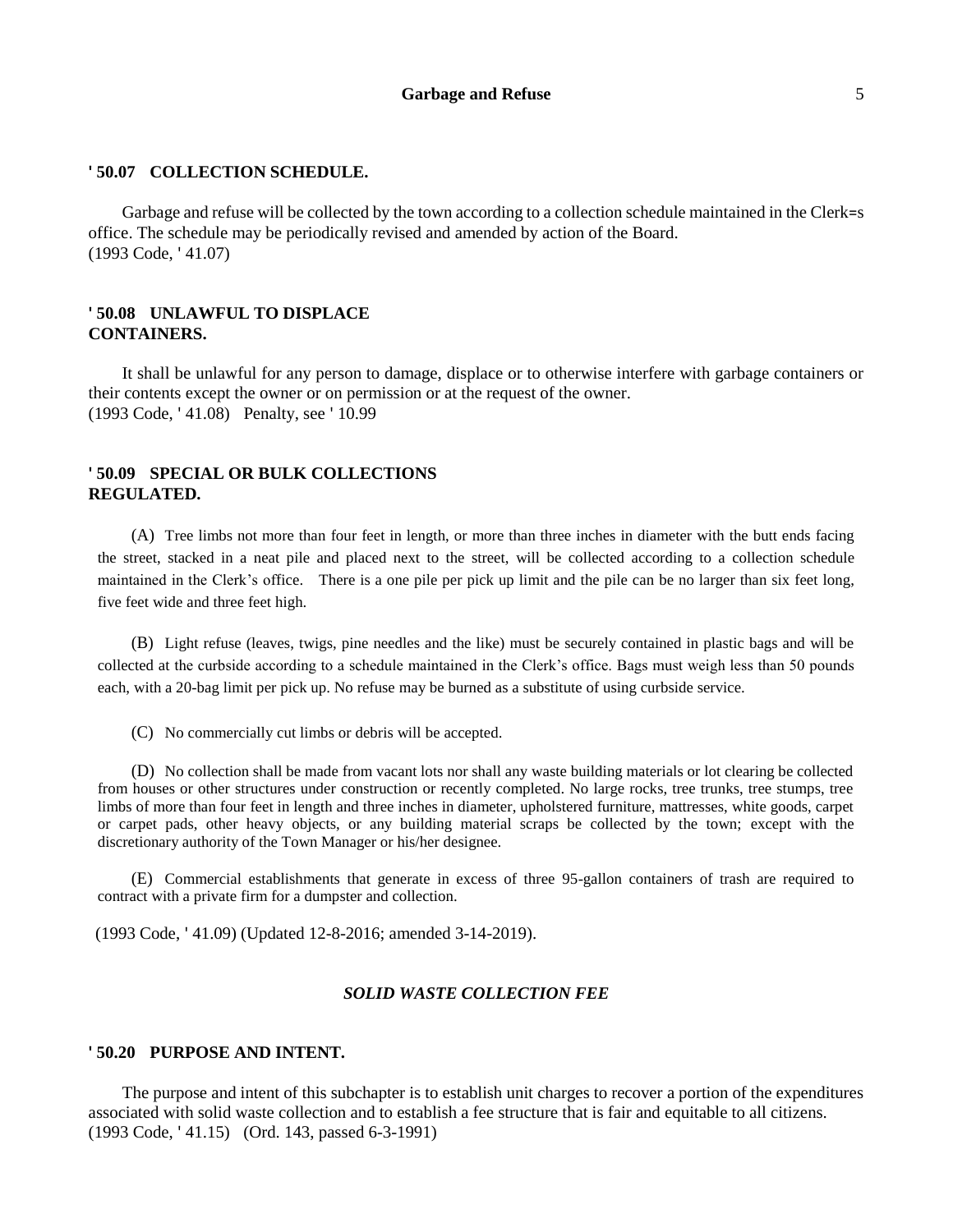## **' 50.21 DEFINITIONS.**

For the purpose of this subchapter, the following definitions shall apply unless the context clearly indicates or requires a different meaning.

*CURBSIDE PICK-UP.* The placing of solid waste in bags or containers no greater than 32-gallon capacity for pick-up along the street right-of-way.

*DUMPSTER CONTAINER.* A large metal container that requires special handling by garbage truck (either front or rear loading).

*INDIVIDUAL BUSINESS UNIT.* Any structure that qualifies for curbside pick-up.

*INDIVIDUAL RESIDENTIAL UNIT.* A single-family dwelling, mobile home or apartment unit. (1993) Code, ' 41.16) (Ord. 143, passed 6-3-1991)

#### **' 50.22 RATES.**

(A) All individual residential units and business units, including churches, that qualify for curbside pick-up will be charged a solid waste collection fee of \$12.50 per month.

(B) The solid waste collection fee will be itemized and included on the water bill and will have the same billing cycle, due date and collection procedures. (1993 Code, ' 41.17) (Ord. 143, passed 6-3-1991)

## **' 50.23 PARTIAL PAYMENTS OF BILLS; ALLOCATION.**

(A) Pursuant to G.S. ' 160A-314(b), the town is authorized to specify the order in which partial payments of bills are to be applied among the various services covered by a bill for the services.

(B) The town does hereby specify that partial payments of bills for multiple services be applied among the various services in the following sequence:

- (1) Past due amounts for trash collection;
- (2) Past due amounts for sewer;
- (3) Past due amounts for water;
- (4) Other amounts for trash collection;
- (5) Other amounts for sewer; and

(6) Other amounts for water.

(1993 Code, ' 41.25) (Ord. 148, passed 3-2-1992)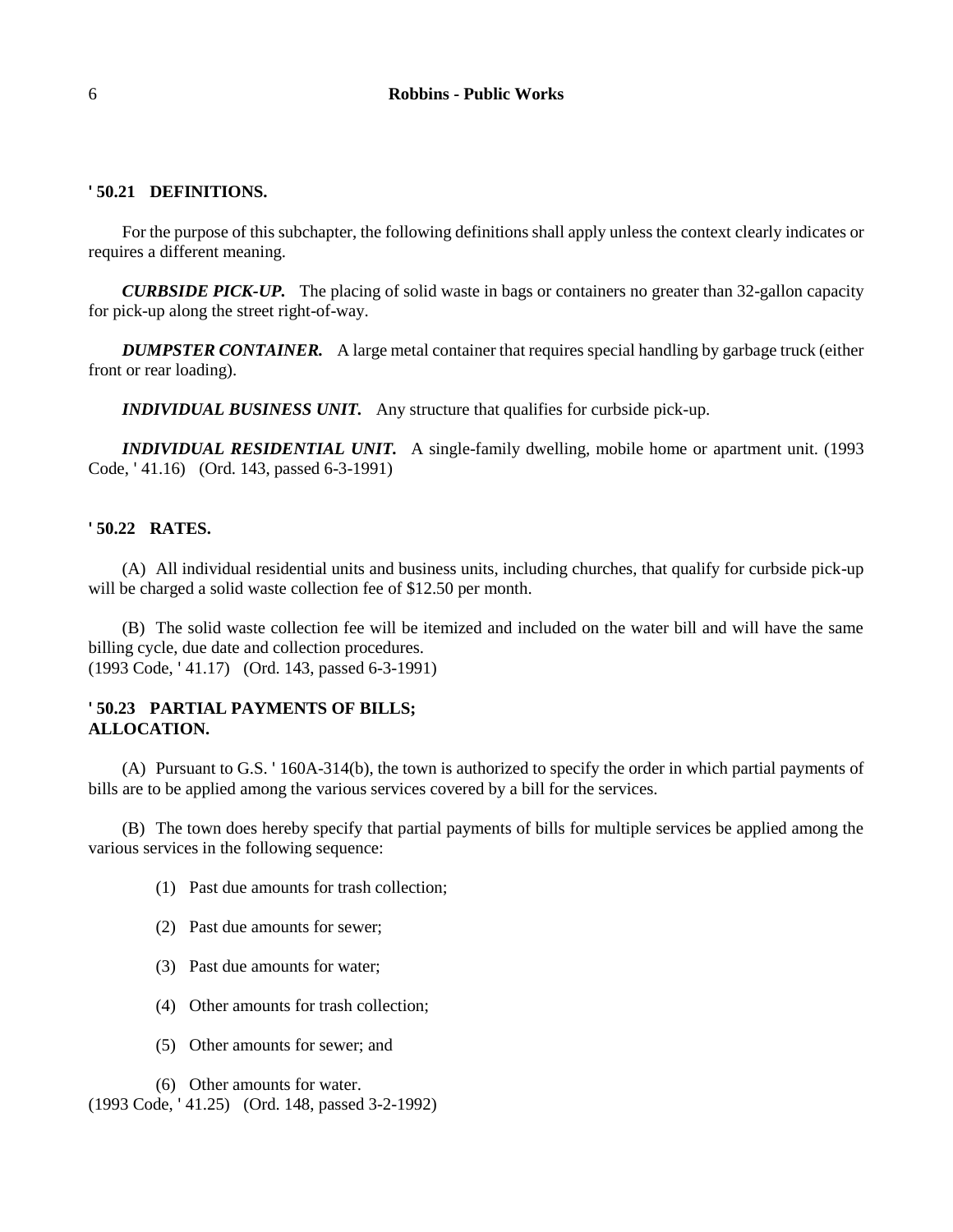**Garbage and Refuse** 7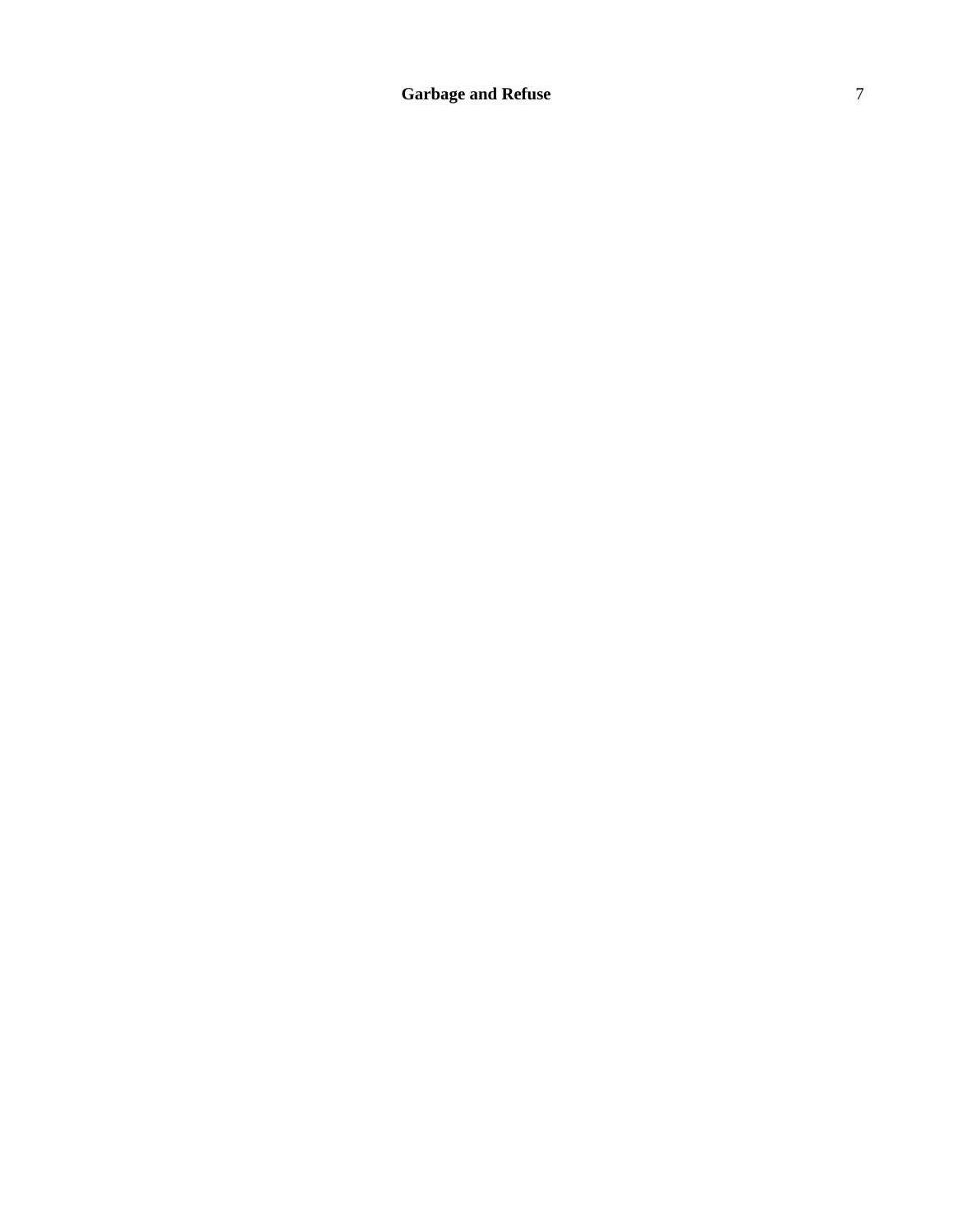**Robbins - Public Works**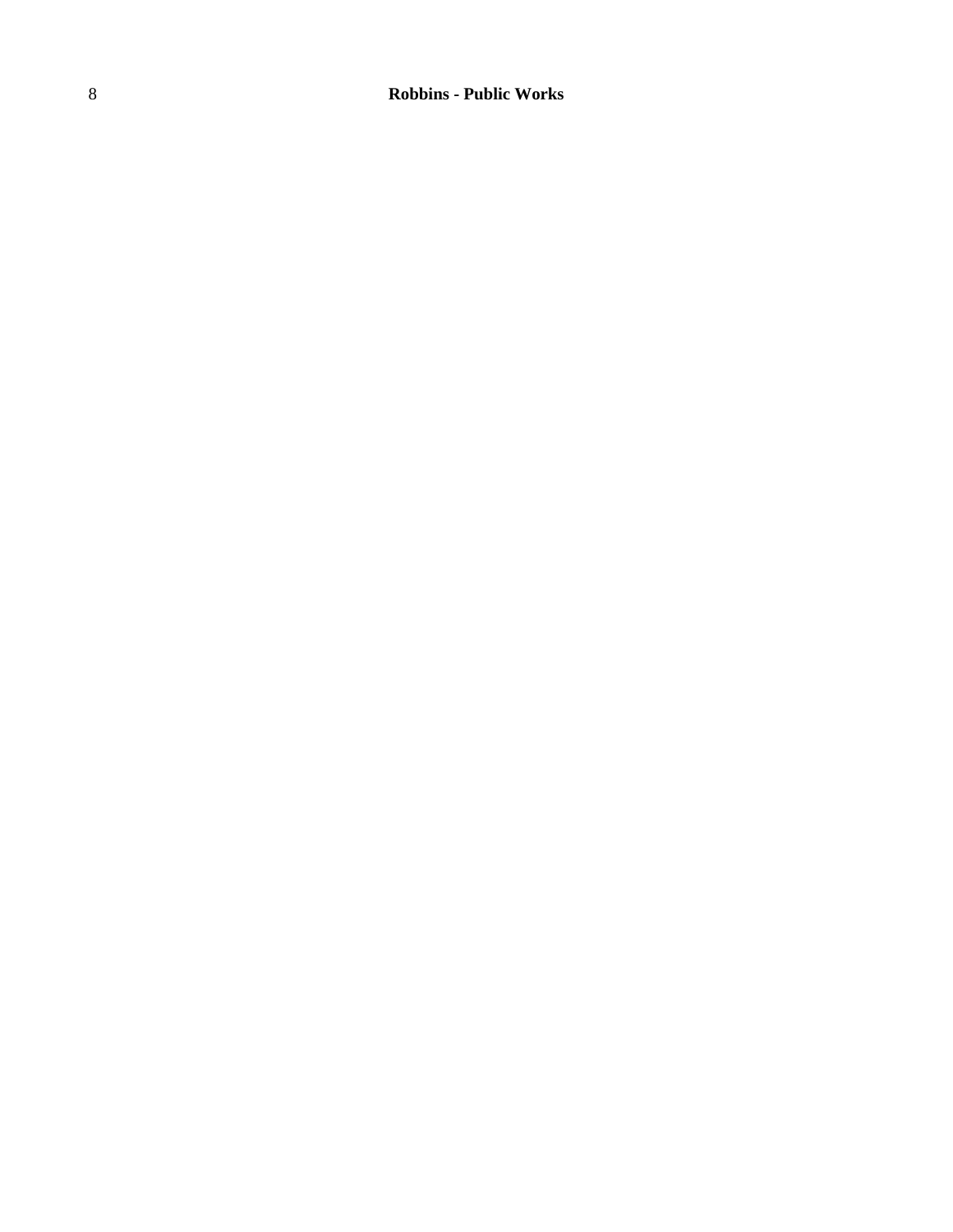## **CHAPTER 51: WATER SYSTEM**

### Section

- 51.01 Service contracts
- 51.02 Supervision by Town Manager
- 51.03 Director of Public Utilities; duties
- 51.04 Water connections required; separate connections
- 51.05 Connections to be made under supervision
- 51.06 Applications for connections
- 51.07 Connection charges
- 51.08 Right of entry
- 51.09 Water meters
- 51.10 Connections outside of town
- 51.11 Unauthorized use of water
- 51.12 Leaks
- 51.13 Water for use of consumers only
- 51.14 Water for building purposes
- 51.15 Injury to property and fixtures
- 51.16 Tampering with meters
- 51.17 Continuity of service
- 51.18 Water rates and charges
- 51.19 Water deposits
- 51.20 Meter reading; billing; collecting
- 51.21 Suspension of service

### *Statutory reference:*

*Acquisition and operation of utilities as public enterprises, see G.S. '' 160A-311 et seq.*

## **' 51.01 SERVICE CONTRACTS.**

All pertinent provisions of this chapter shall govern the terms and conditions of the contracts under which the town furnishes water service to any person, or whereby the town makes any water connections or performs any work of any kind in connection with the furnishing of water service. (1993 Code, ' 50.01)

## **' 51.02 SUPERVISION BY TOWN MANAGER.**

(A) The water system shall be under the supervision of the Town Manager.

(B) The duty of enforcing full compliance with all rules and regulations governing all connections with the mains shall be vested in the Director of Public Utilities.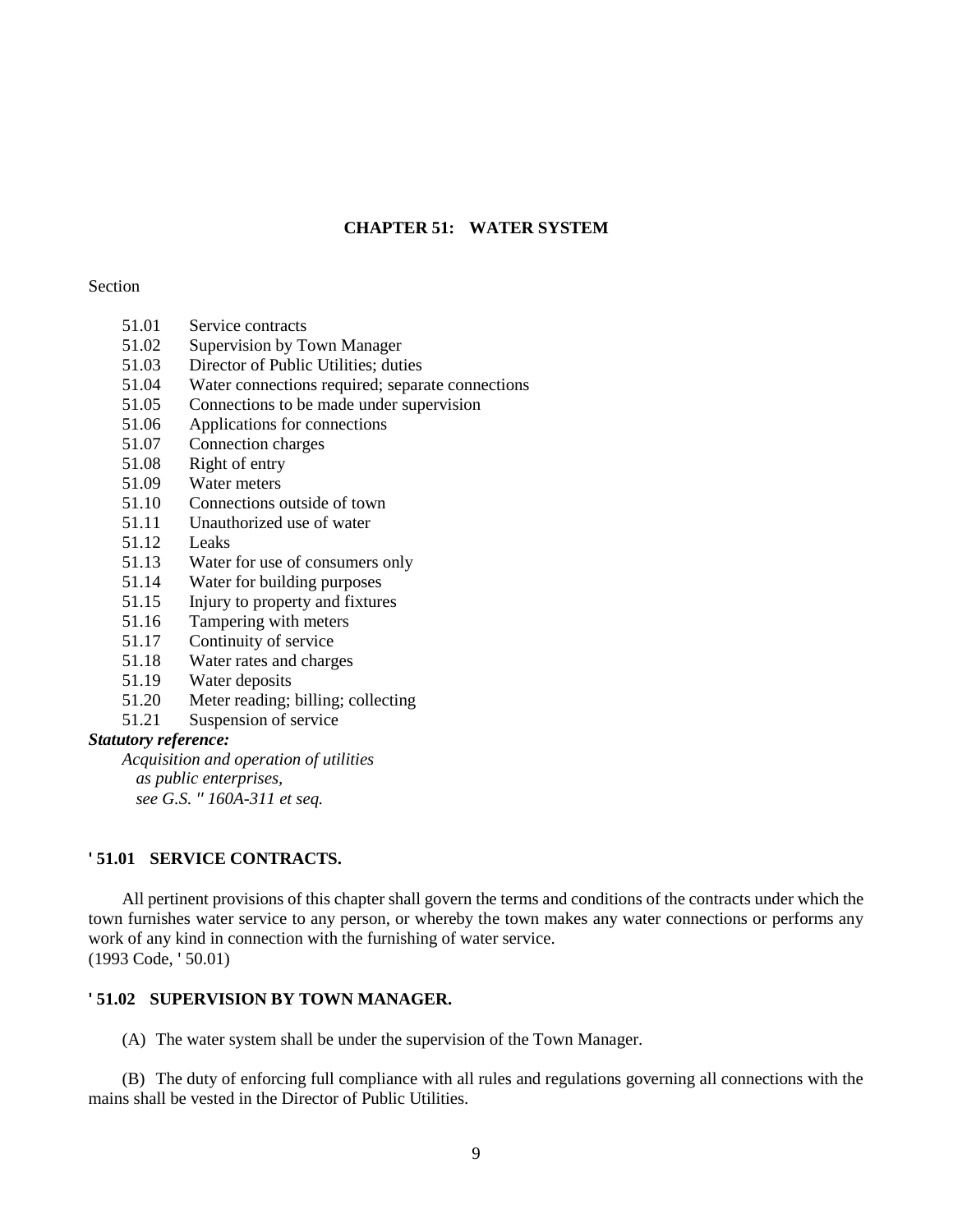(1993 Code, ' 50.02) *Cross-reference: Appointment of town officers, see ' 31.05*

## **' 51.03 DIRECTOR OF PUBLIC UTILITIES; DUTIES.**

The Director of Public Utilities shall perform the following duties:

(A) He or she shall have general supervision over all the operations of the water system;

(B) He or she shall see that all rules and regulations of the town are enforced; and

(C) He or she shall see that water rates and assessments are correctly made. (1993 Code, ' 50.03)

## **' 51.04 WATER CONNECTIONS REQUIRED; SEPARATE CONNECTIONS.**

All owners of improved property located within the corporate limits and on or within a distance of 200 feet of any town water line shall connect their premises with the town water system. Nothing in this section shall prohibit the continued use of water from private wells for any purpose other than domestic use. There shall be no cross-connection of the town water system with any private well or any other source of water supply. (1993 Code, ' 50.04)

## **' 51.05 CONNECTIONS TO BE MADE UNDER SUPERVISION.**

The construction of laterals for water connections, and the necessary excavation therefor, shall be done by the town, or, if done by a licensed plumber, it shall be done under the supervision of the town. (1993 Code, ' 50.05)

### **' 51.06 APPLICATIONS FOR CONNECTIONS.**

Every application for a water connection shall be made on a form provided by the town, shall be signed by the applicant, shall be accompanied by the proper fee for making the connections, and shall be filed with the Director of Public Utilities.

(1993 Code, ' 50.06)

### **' 51.07 CONNECTION CHARGES.**

Charges for connection to the town water system will be as established by the Board. (1993 Code, ' 50.07)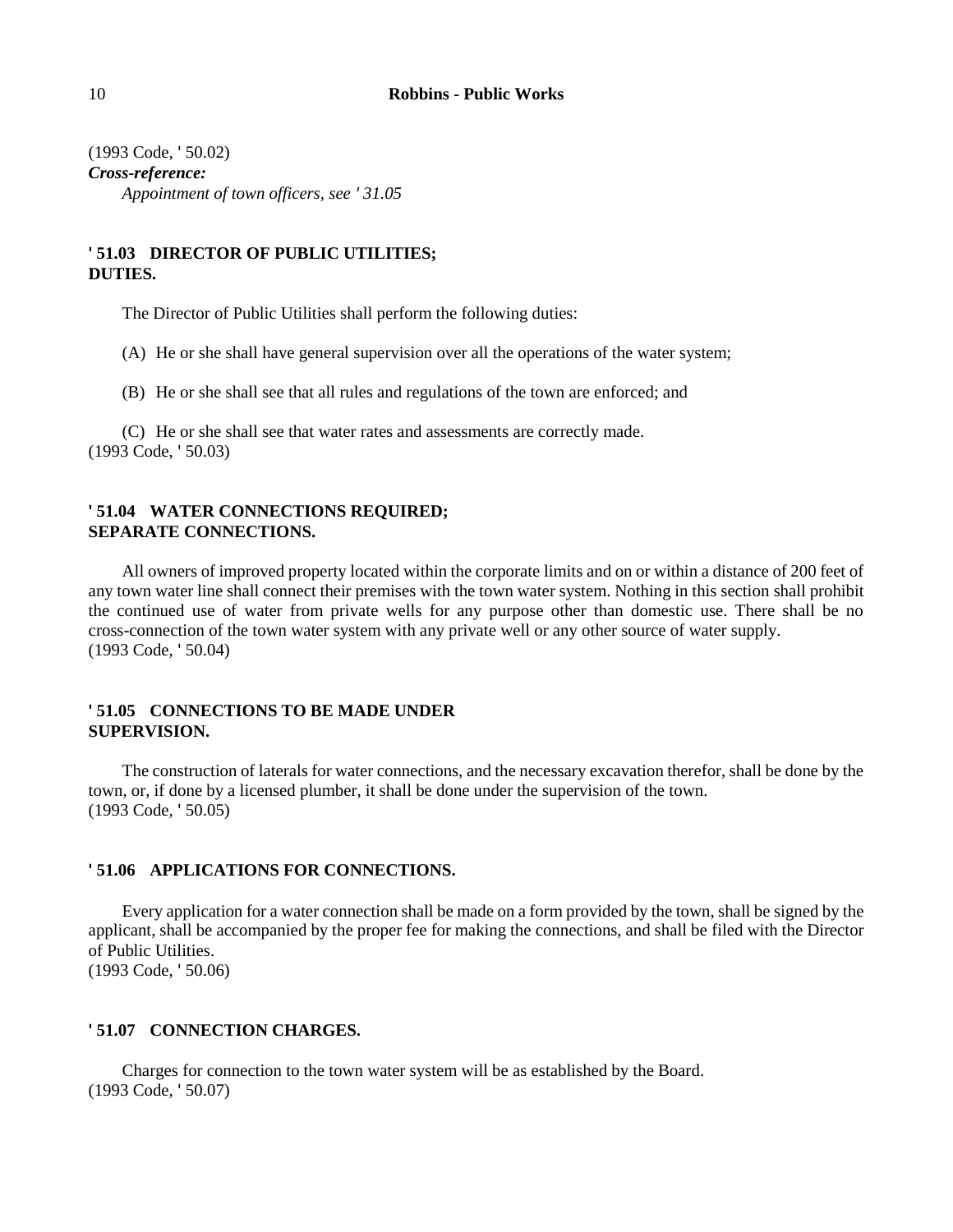#### **' 51.08 RIGHT OF ENTRY.**

(A) Whenever it becomes necessary to enter any premises, store or dwelling, for the purpose of inspecting water pipes, fixtures or meters, town employees may do so during reasonable hours.

(B) Should the employee be refused admittance, the supply of water shall be cut off until the examination is made and the required information is obtained, or until repairs and alterations are made. (1993 Code, ' 50.08)

#### **' 51.09 WATER METERS.**

(A) Any water meters furnished by the town shall remain the property of the town.

(B) At the request of any consumer, the town will test the accuracy of a water meter alleged to be recording improperly. If the meter is found to be inaccurate, the consumer=s water bill may be adjusted accordingly. If the meter is found to be accurate, the consumer will be charged a fee of \$25. (1993 Code, ' 50.09)

#### **' 51.10 CONNECTIONS OUTSIDE OF TOWN.**

Authorization of moratorium on requirement that out of town properties be voluntarily annexed in order to receive town water service. (1993 Code, ' 50.10)

#### **' 51.11 UNAUTHORIZED USE OF WATER.**

Only authorized town employees may connect or reconnect water service. If water is found to be in use without being turned on by an authorized town employee, or if water is used for any other purpose than that paid for, the consumer of the water shall be guilty of a violation of this chapter. (1993 Code, ' 50.11)

#### **' 51.12 LEAKS.**

If a break occurs, or a defect is found in any pipe or fixture, causing or permitting a leakage or waste of water, it shall be the duty of the owner of the premises or the consumer to have the break or defect repaired. (1993 Code, ' 50.12)

## **' 51.13 WATER FOR USE OF CONSUMERS ONLY.**

It shall be unlawful for any consumer to permit any person, except the members of his or her family or employees living on the premises as a part of the household, or visitors in the home to remove water from the premises for any purpose except in case of fire or other emergency. Any person unlawfully receiving or using water shall be guilty of a misdemeanor, and if it is shown that the unlawful use has been made with the knowledge and consent of the consumer, the consumer shall be deemed equally guilty.

(1993 Code, ' 50.13) Penalty, see ' 10.99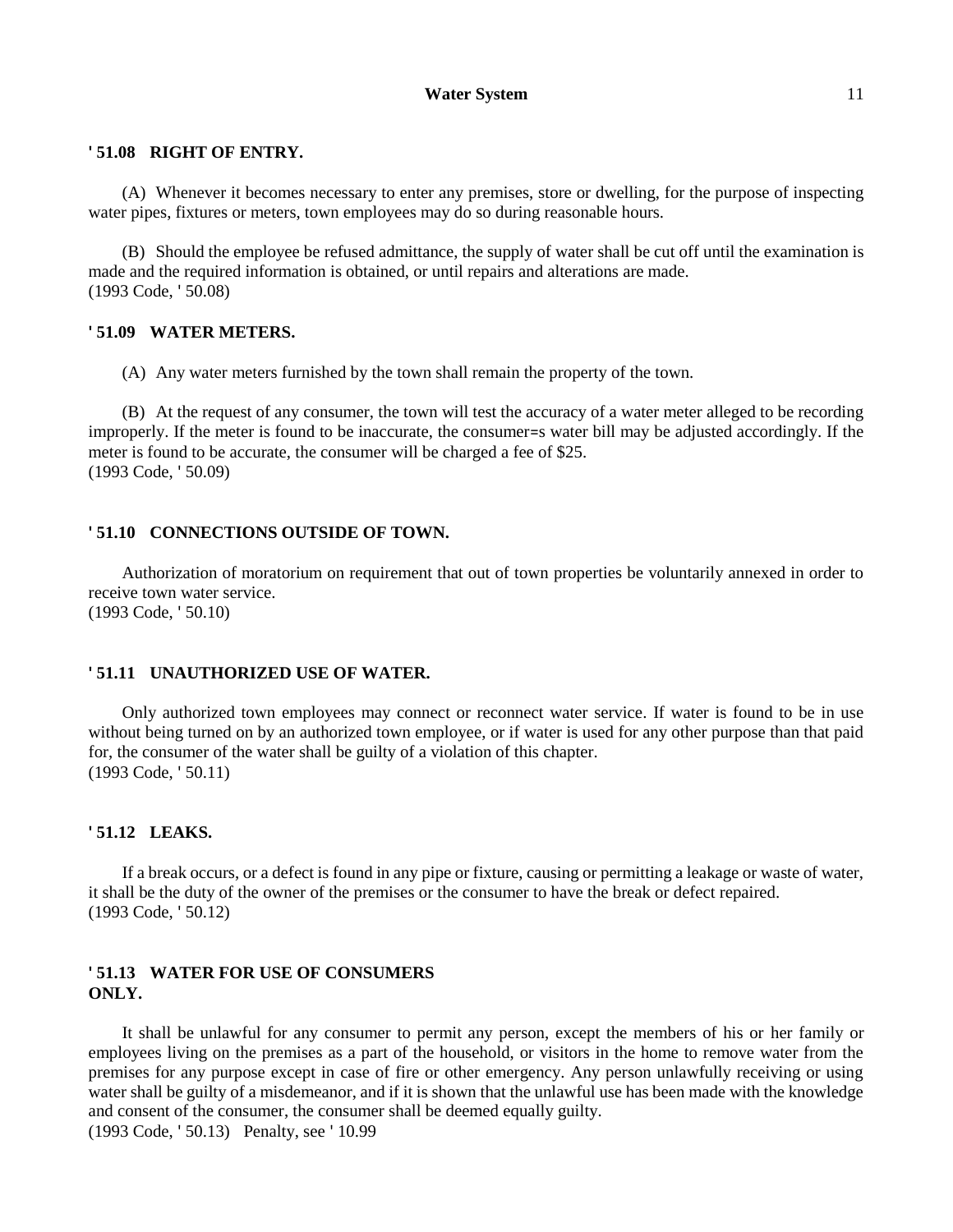#### **' 51.14 WATER FOR BUILDING PURPOSES.**

Any person desiring water for building purposes shall make application to the town for a permit. He or she shall state the time when the work will be completed, and shall pay in advance for the water at the regular rates. At the completion of the work, the estimate will be revised and any additional amount will be collected, or surplus refunded, as the case may be. This section shall apply where the consumption of water is not rated by a meter. (1993 Code, ' 50.14)

## **' 51.15 INJURY TO PROPERTY AND FIXTURES.**

It shall be unlawful for any person to injure, deface or destroy the building, machinery, fences, trees or other property of the town water system, or in any way to contaminate the town water supply. (1993 Code, ' 50.15)

#### **' 51.16 TAMPERING WITH METERS.**

It shall be unlawful for any person, after the water has been turned off for failure to pay the water bill, to turn the water on at the meter or to bypass the meter or in any manner to obtain water at no cost. (1993 Code, ' 50.16)

#### **' 51.17 CONTINUITY OF SERVICE.**

The town will not be liable for any damages that may result to consumers from the shutting off of water service for any cause whatever, even in cases where no motive is given, and no deduction from bills will be made in consequence thereof.

(1993 Code, ' 50.17)

#### **' 51.18 WATER RATES AND CHARGES.**

The rates and charges for water service shall be as established by the Board and shall be due and payable monthly. A copy of the current rates and charges shall be kept on file at all times in the office of the Clerk. (1993 Code, ' 50.18)

#### **' 51.19 WATER DEPOSITS.**

Each consumer applying for water service to a residence owned by him or her shall make a cash deposit as established by the Board. (1993 Code, ' 50.19)

### **' 51.20 METER READING; BILLING; COLLECTING.**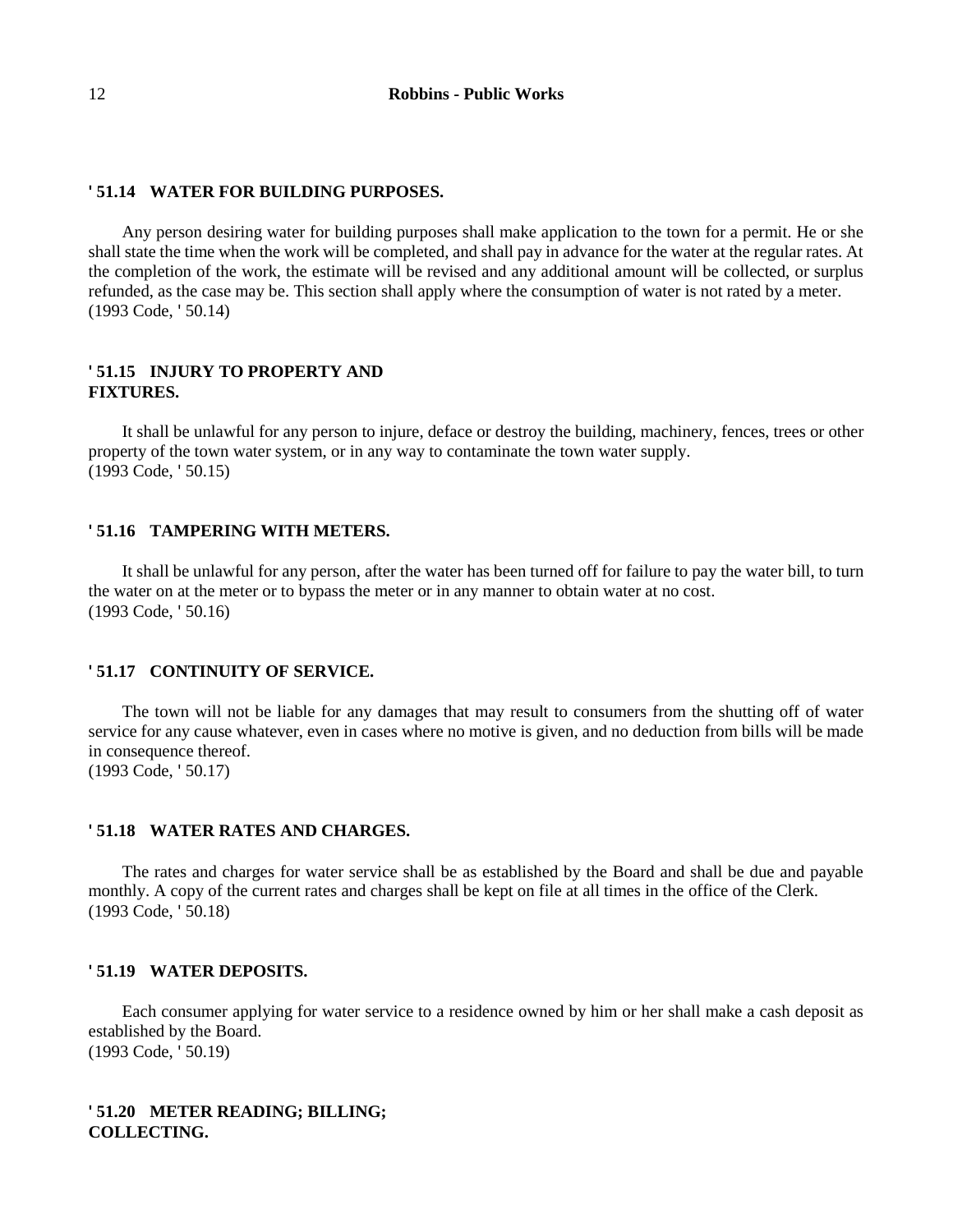## Water System 13

(A) Meters will be read and bills rendered monthly, but the town may vary dates or length of period covered, temporarily or permanently, if necessary or desirable.

(B) Bills for water will be figured in accordance with the rate schedule then in effect, and will be based on the amount consumed for the period covered by the meter readings, but the amount payable for each billing period shall not be less than the minimum charge prescribed in the schedule of rates.

(C) Charges for service commence when the meter is installed and connection is made, whether used or not.

(D) Bills are due when rendered and become delinquent on the twenty-fifth. A \$20 late charge will be added on the twenty-sixth. Those having questions concerning amounts due may visit the town office or call the Town Clerk at 948-2431 between 9:00 a.m. and 5:00 p.m. weekdays. Otherwise, unless the total amount due plus the late charge is paid by 5:00 p.m. on the eighth of the following month, service will be discontinued by the town without further notice. Reconnection will only be made during regular business hours.

(E) Failure to receive bills mailed or notices shall not prevent the bills from becoming delinquent nor relieve the consumer from payment.

(F) It shall be unlawful for anyone to turn on water after it has been cut off by the Water Superintendent. (1993 Code, ' 50.20) (Ord. 25, passed - -) Penalty, see ' 10.99

## **' 51.21 SUSPENSION OF SERVICE.**

(A) When water service is discontinued and all bills are paid, including penalties, the deposit will be refunded.

(B) On discontinuance of service for nonpayment of bills, the deposit will be applied toward settlement of the account. Any balance will be refunded to the consumer, but if the deposit is not sufficient to cover the amount due and payable, the town may proceed to collect the balance in any way provided by law for the collection of debts.

(C) Service discontinued for nonpayment of bills will be restored only after all bills, including penalties, are paid in full and redeposit made.

(D) The town reserves the right to discontinue water service without notice for any one or more of the following additional reasons:

- (1) To prevent fraud or abuse;
- (2) Consumer=s willful disregard of the town=s rules and regulations;
- (3) Emergency repairs;
- (4) Insufficiency of supply due to circumstances beyond the town=s control;
- (5) Legal process;
- (6) Direction of public authorities; or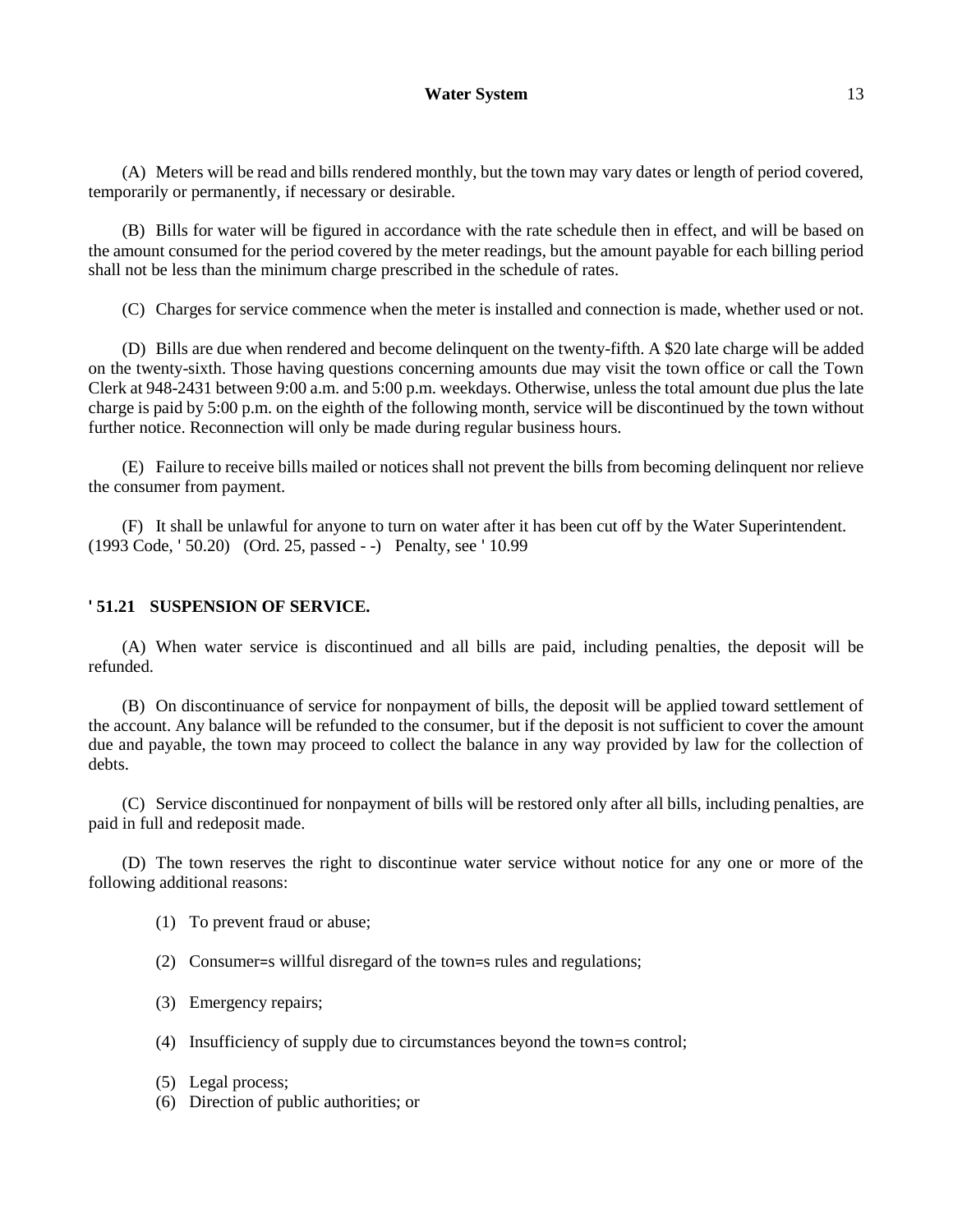# 14 **Robbins - Public Works**

(7) Strike, riot, fire, flood, accident or any unavoidable cause.

(E) The town may, in addition to prosecution by law, permanently refuse service to any consumer who tampers with a meter or other measuring device. (1993 Code, ' 50.21)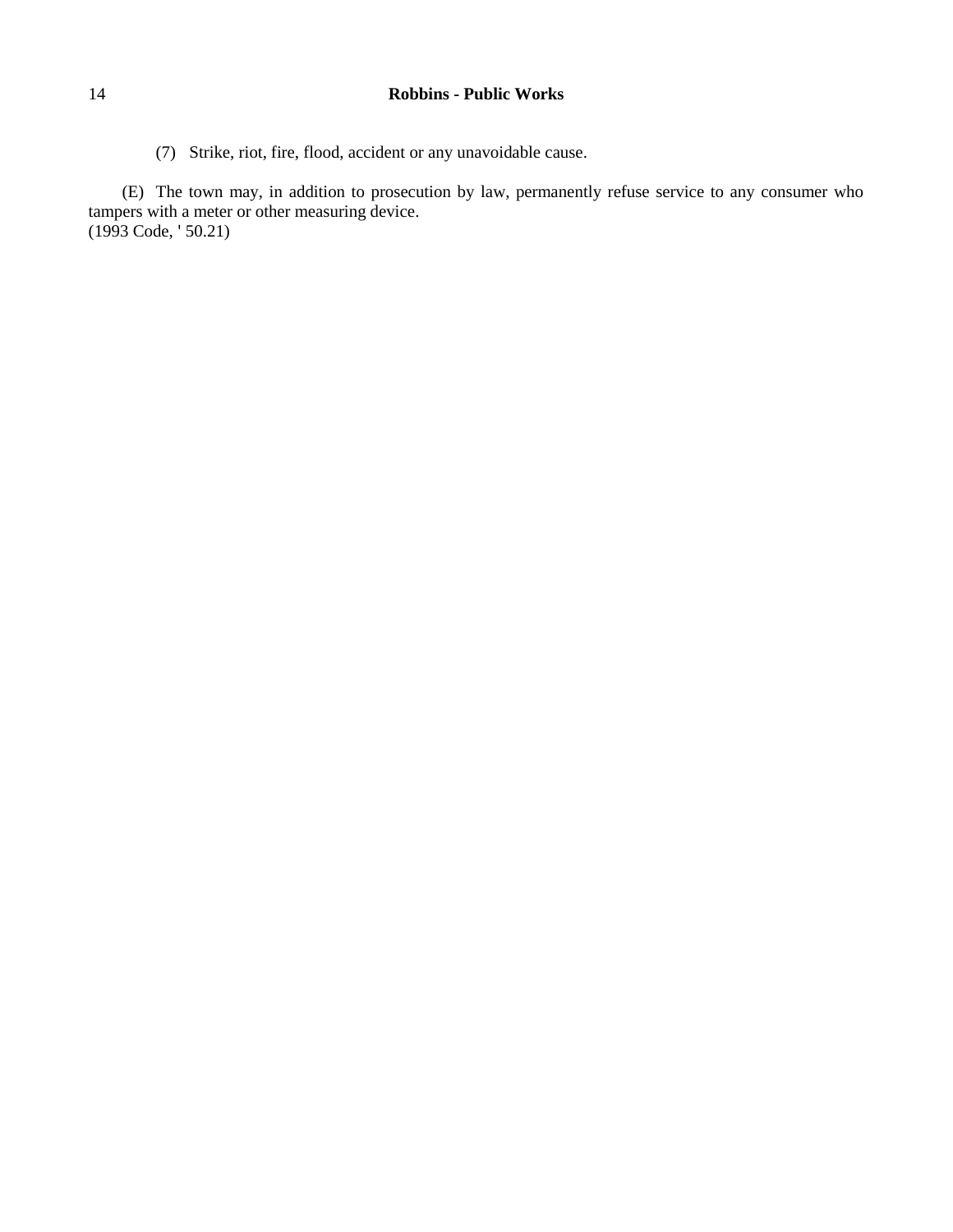## **CHAPTER 52: SEWER SYSTEM**

## Section

- 52.01 Sewer service
- 52.02 Supervision by Town Manager
- 52.03 Director of Public Utilities; duties
- 52.04 Sewer connections required
- 52.05 Connections to be made under supervision
- 52.06 Applications for connections
- 52.07 Connection charges
- 52.08 Right of entry
- 52.09 Connections outside of town
- 52.10 Discharge into sewers
- 52.11 Injury to sewers prohibited
- 52.12 Certain drains not to be connected
- 52.13 Drains from garages; service stations
- 52.14 Sewer service charges
- 52.15 Fats, oil and grease regulations
- 52.99 Penalty

#### **' 52.01 SEWER SERVICE.**

This chapter shall govern the terms and conditions under which the town furnishes sewer service to any person, or whereby the town makes any sewer connections or performs any work of any kind in connection with the furnishing of sewer service.

(1993 Code, ' 51.01)

#### **' 52.02 SUPERVISION BY TOWN MANAGER.**

(A) The sewer system shall be under the supervision of the Town Manager.

(B) The duty of enforcing full compliance with all rules and regulations governing all connections with the mains shall be vested in the Director of Public Utilities. (1993 Code, ' 51.02)

## *Cross-reference:*

*Appointment of town officers, see ' 31.05*

### **' 52.03 DIRECTOR OF PUBLIC UTILITIES;**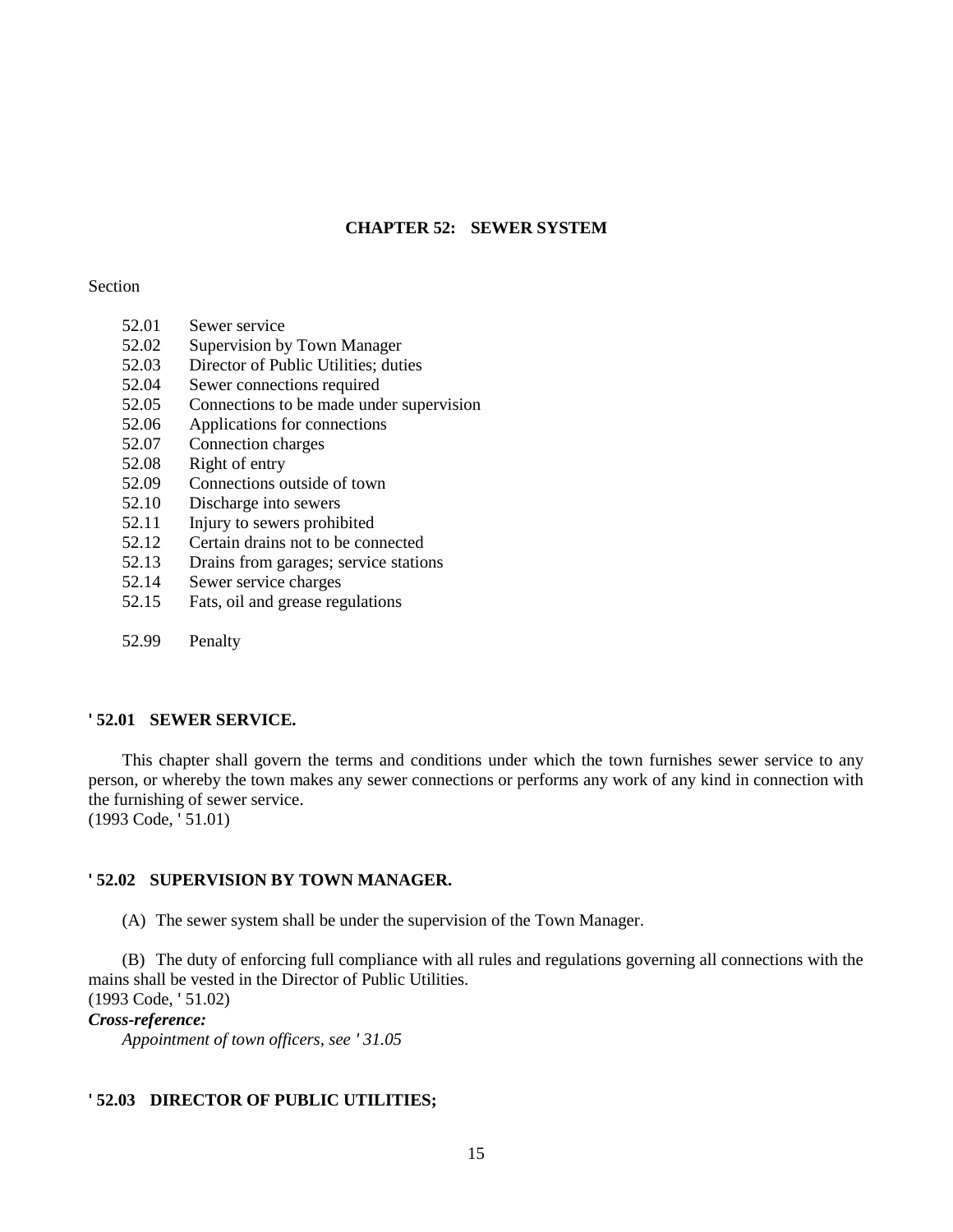## **DUTIES.**

The Director of Public Utilities shall perform the following duties:

(A) He or she shall have general supervision over all the operations of the sewage system;

(B) He or she shall see that all rules and regulations of the town are enforced; and

(C) He or she shall see that sewer rates and assessments are correctly made. (1993 Code, ' 51.03)

## **' 52.04 SEWER CONNECTIONS REQUIRED.**

All owners of improved property located within the corporate limits and on or within a distance of 200 feet of any sewer line owned and operated by the town shall connect their premises with the town sewer system. (1993 Code, ' 51.04)

## **' 52.05 CONNECTIONS TO BE MADE UNDER SUPERVISION.**

All connections, reconnections or other construction, and the necessary excavation therefor, shall be done by the town, or a licensed plumber under the supervision of the town. (1993 Code, ' 51.05)

## **' 52.06 APPLICATIONS FOR CONNECTIONS.**

Every application for a sewer connection shall be made on a form prescribed by the town and shall be signed by the applicant, shall be accompanied by the proper fee for making the connections and shall be filed with the town.

(1993 Code, ' 51.06)

## **' 52.07 CONNECTION CHARGES.**

Charges for connection of sewer service pipe and tapping of main will be as established by the Board. (1993 Code, ' 51.07)

### **' 52.08 RIGHT OF ENTRY.**

(A) Whenever it becomes necessary to enter any premises, store or dwelling, for the purpose of inspecting sewer pipes or fixtures, any authorized town employee may do so during reasonable hours.

(B) Should the town employee be refused admittance, the supply of water shall be cut off until the examination is made and required information is obtained, or until repairs and alterations are made. (1993 Code, ' 51.08)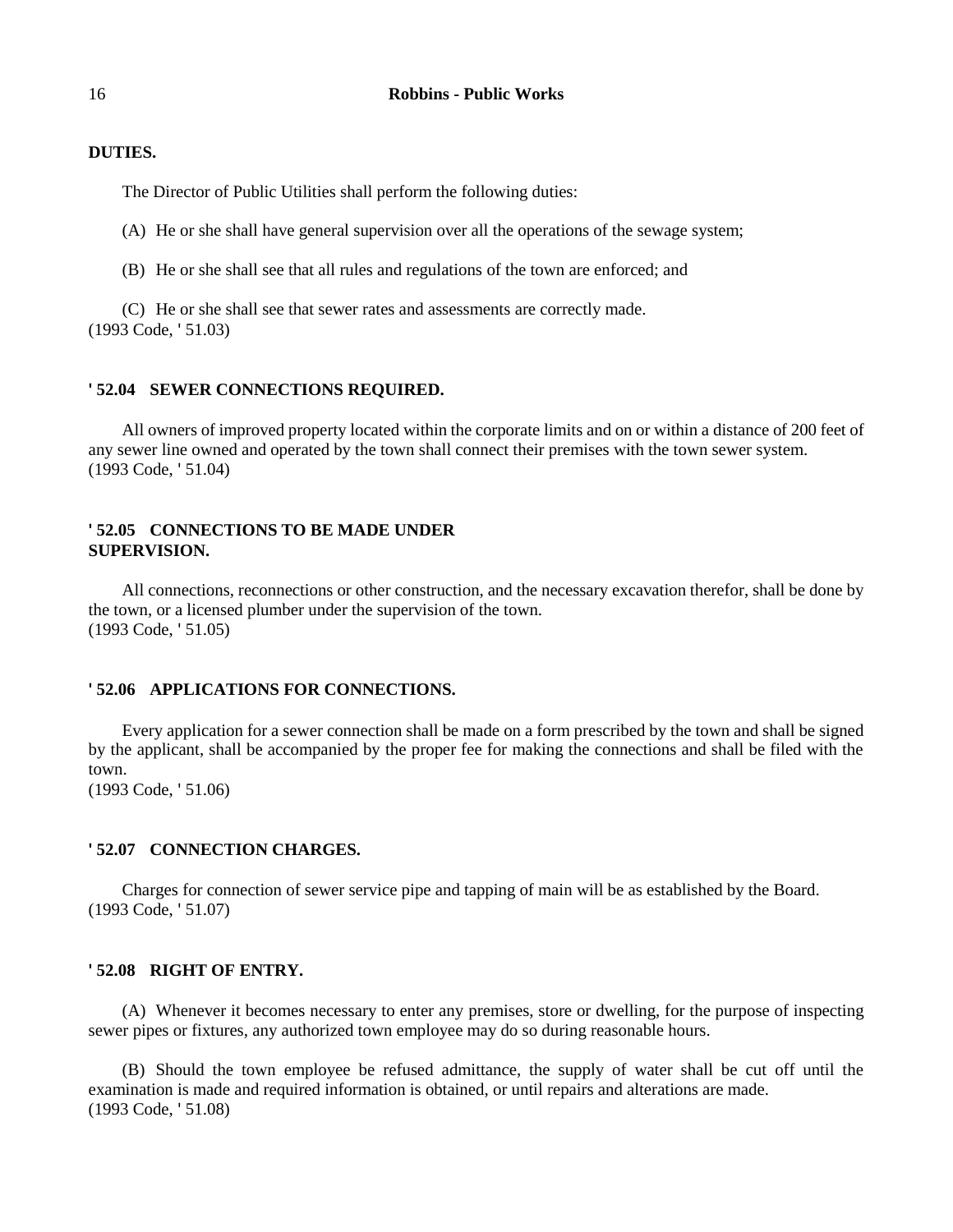#### **' 52.09 CONNECTIONS OUTSIDE OF TOWN.**

No connection of any sewer line or system outside of the town shall be made to any part of the town sewer system without special permission from the Board on terms as the Board shall prescribe. (1993 Code, ' 51.09) Penalty, see ' 10.99

#### **' 52.10 DISCHARGE INTO SEWERS.**

No person shall put, throw or discharge any substance, either solid or liquid, into any sanitary or storm sewer at any manhole, nor shall any person discharge into any sanitary or storm sewer any substance likely to obstruct or to cause injury to the same.

(1993 Code, ' 51.10) Penalty, see ' 10.99

#### **' 52.11 INJURY TO SEWERS PROHIBITED.**

No person shall obstruct, break, remove or otherwise injure any portion of any manhole, flush tank or other part of any public sanitary or storm sewer. (1993 Code, ' 51.11) Penalty, see ' 10.99

## **' 52.12 CERTAIN DRAINS NOT TO BE CONNECTED.**

No gutter drains from roofs, surface drains and drains from swimming pools, privately owned reservoirs, and other places where water is collected or stored shall be connected with, nor discharged into the domestic sewer lines of the town.

(1993 Code, ' 51.12) Penalty, see ' 10.99

## **' 52.13 DRAINS FROM GARAGES; SERVICE STATIONS.**

No drains from garages, automobile service stations or other places which discharge any oil or grease shall be discharged into the sewer system. (1993 Code, ' 51.13) Penalty, see ' 10.99

#### **' 52.14 SEWER SERVICE CHARGES.**

(A) The charges for sewer service shall be as established by the Board, and shall be billed and collected in the same manner as charges for water service.

(B) A copy of the current charges shall be kept on file at all times in the office of the Clerk. (1993 Code, ' 51.14)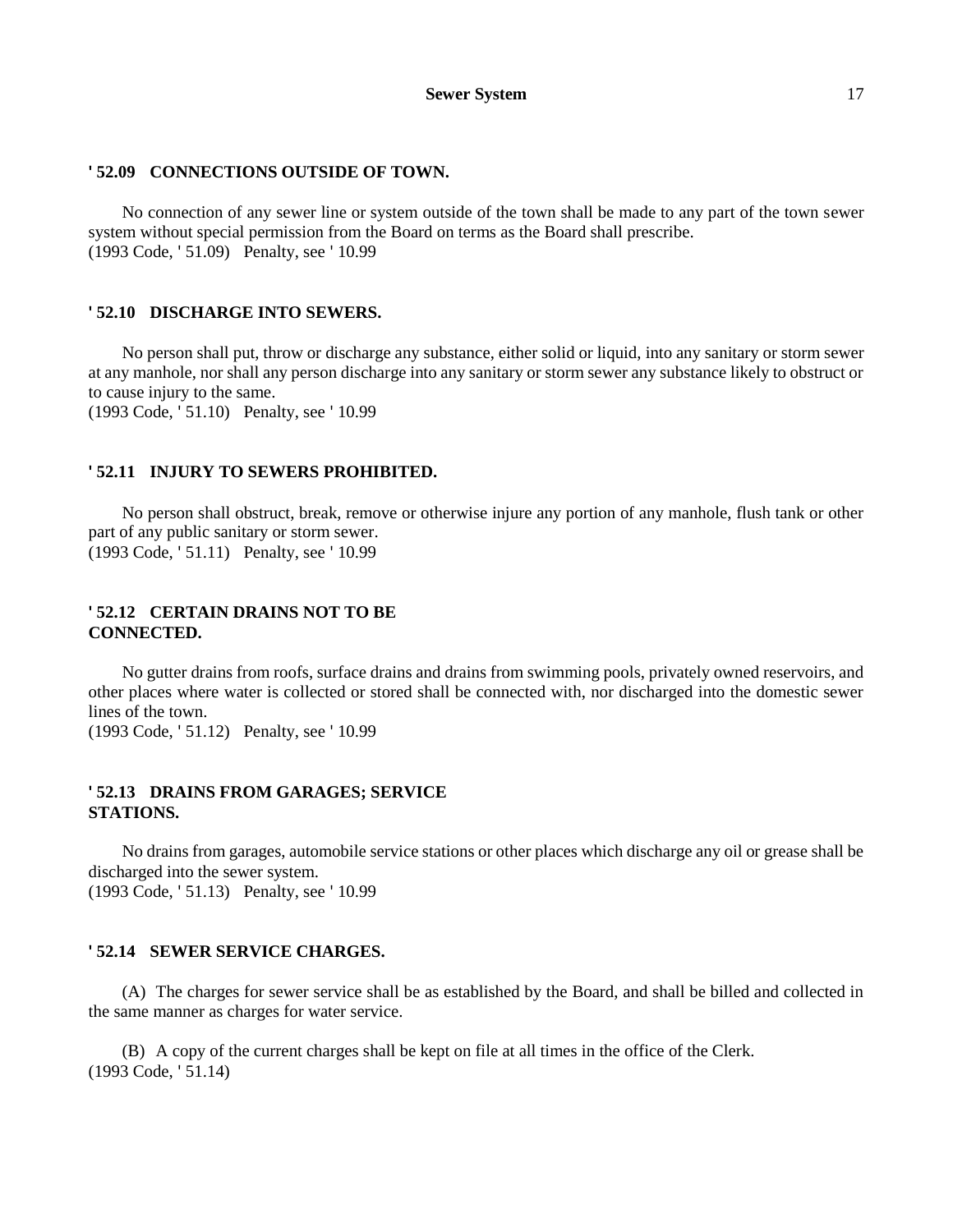## **' 52.15 FATS, OIL AND GREASE REGULATIONS.**

(A) *Scope and purpose.* This section is adopted to aid in the prevention of sanitary sewer blockages and obstructions from the contribution and accumulation of fats, oils and greases into the sewer system from industrial, commercial and institutional establishments, particularly food preparation and serving facilities.

(B) *Definitions.* For the purpose of this section, the following definitions shall apply unless the context clearly indicates or requires a different meaning.

*COOKING ESTABLISHMENTS.* Those establishments primarily engaged in activities of preparing, serving or otherwise making available for consumption foodstuffs and that use one or more of the following preparation activities: cooking by frying (all methods), baking (all methods), grilling, sauteing, rotisserie cooking, broiling, boiling, blanching, roasting, toasting or poaching. Also included are infrared heating, searing, barbecuing and any other food preparation activity that produces hot, non-drinkable food product in or on a receptacle that requires washing.

*FATS, OILS AND GREASES.* Organic polar compounds derived from animal and/or plant sources that contain multiple carbon chain triglyceride molecules. These substances are detectable and measurable using analytical test procedures in 40 C.F.R. part 136, as may be amended from time to time. All are sometimes referred to herein as *GREASE* or *GREASES*.

*GREASE TRAP OR INTERCEPTOR.* A device for separating and retaining waterborne greases and grease complexes prior to the wastewater exiting the trap and entering the sanitary sewer collection and treatment system. These devices also serve to collect solids, generated by and from food preparation activities, prior to the water exiting the trap and entering the sanitary sewer collection and treatment system. *GREASE TRAPS AND INTERCEPTORS* are sometimes referred to herein as *GREASE INTERCEPTORS*.

*MINIMUM DESIGN CAPACITY.* The design features of a grease interceptor and its ability or volume required to effectively intercept and retain greases from grease-laden wastewaters discharged to the public sanitary sewer.

*NON-COOKING ESTABLISHMENTS.* Those establishments primarily engaged in the preparation of precooked foodstuffs that do not include any form of cooking. These include cold dairy and frozen foodstuffs preparation and serving establishments.

*USER.* Any person, including those located outside the jurisdictional limits of the town, who contributes, causes or permits the contribution of discharge of wastewater into the publicly owned treatment works (POTW), including persons who contribute the wastewater from mobile sources, such as those who discharge hauled wastewater.

## (C) *General provisions.*

(1) (a) Grease interceptors shall be installed by users as required by the Public Works Director be installed at the user=s expense, when the user operates a cooking establishment. Grease interceptors may also be required In non-cooking or cold dairy and frozen food establishments and other industrial commercial, or institutional establishments when they are deemed necessary by the Public Works Director for the proper handling of liquid wastes containing grease.

(b) No user shall allow wastewater to discharge from any grease interceptor in a concentration that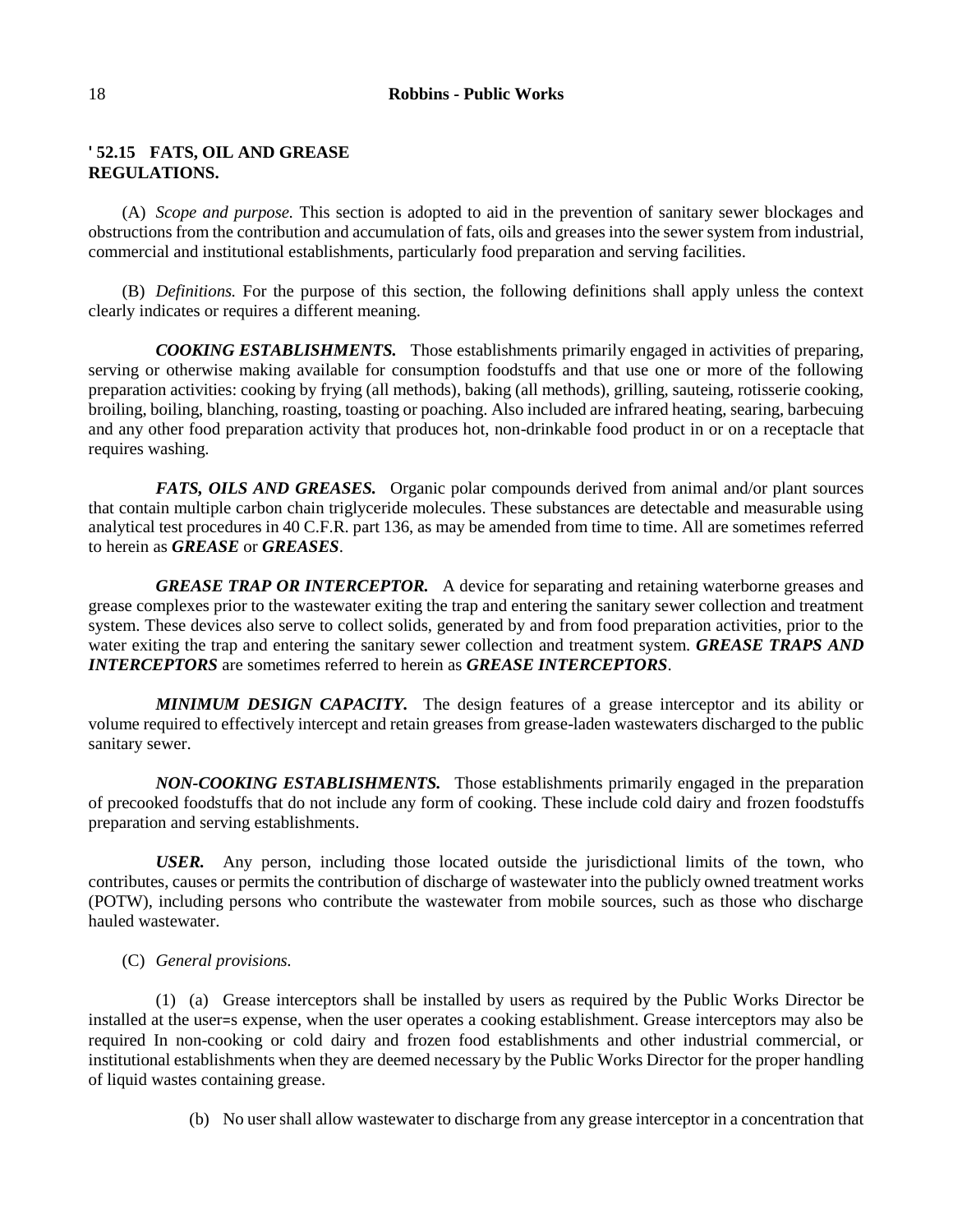### **Sewer System** 19

exceeds 250 milligrams per liter.

(c) All grease interceptors shall be of a type, design and capacity approved by the Public Works Director or his or her designee and shall be readily and easily accessible for user cleaning and town inspection. No grease interceptor shall be less than 1,000 gallons total capacity unless otherwise approved by the Public Works Director.

(d) All grease interceptors shall be subject to review, evaluation and inspection by the Public Works Director or his or her designee during normal working hours. Results of inspections will be made available to facility owner, leaseholder or operator.

(e) All the grease interceptors shall be serviced and emptied of accumulated waste contents as required in order to maintain minimum design capacity or effective volume of the grease interceptor, but not less than every 30 days. Waste removed from grease interceptors shall not be discharged into the town=s sanitary sewer system. The user shall be responsible for the disposal of the waste.

(f) The user shall maintain a written service record of the grease interceptor maintenance for three years. The user shall provide to the Public Works Director written reports of the maintenance on a quarterly basis.

- service.
- (g) No non-grease laden sources shall be connected to sewer lines intended for grease interceptor

(h) Access manholes, with a minimum diameter of 24 inches, shall be installed over each chamber and sanitary fee. The access manholes shall extend at least to finished grade and be designed and maintained to prevent water inflow and infiltration. The manholes shall also have readily removable covers to facilitate inspection, grease removal and wastewater sampling activities.

(2) Existing facilities:

(a) All existing cooking establishments shall have grease interceptors approved by the Public Works Director or his or her designee. Cooking establishments without grease interceptors will be given a compliance deadline not to exceed six months from the date of the ratification of this section;

(b) Failure to comply will be considered a violation of this section and the facilities may be subject to penalties and corrective actions. Existing facilities shall meet the same requirements for design as new faculties; and

(c) In the event an existing cooking establishment=s grease interceptor is either under designed or substandard in accordance with this policy, the owner(s) will be notified in writing through certified mail of the deficiencies and required improvements, and given a compliance deadline not to exceed six months to conform to the requirements of this section. The facilities may be subject to penalties and corrective actions. (Ord. 210, passed 6-10-2010)

### **' 52.99 PENALTY.**

(A) Any person violating any provision of this chapter for which no specific penalty is provided shall be subject to '10.99.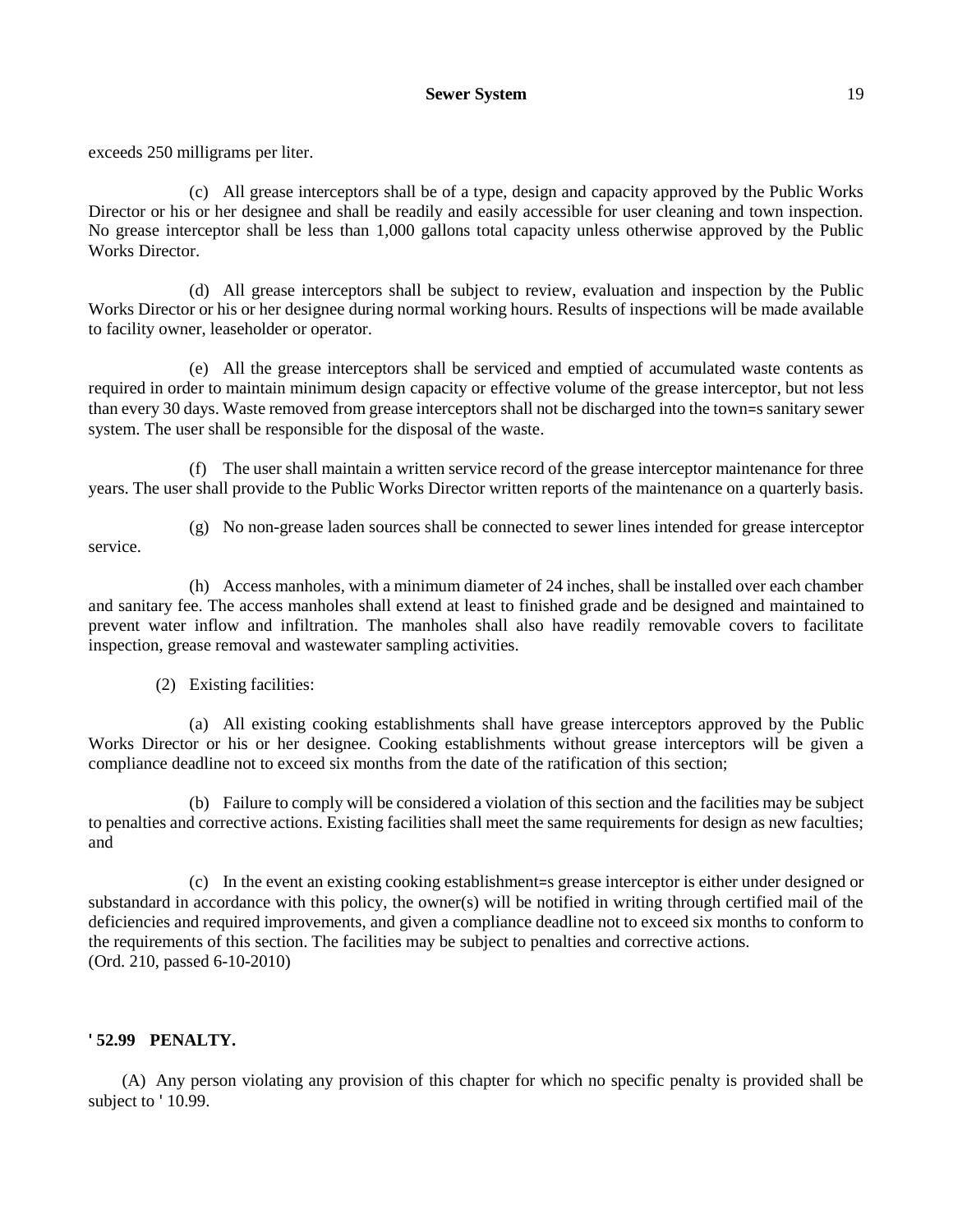## 20 **Robbins - Public Works**

(B) (1) Any user found to be in violation of ' 52.15 shall be notified in writing through certified mail of any noncompliance, and will be required to provide a schedule whereby corrections will be completed. Users known to be in violation shall be subject to fines of \$500 per day until actions are taken to prevent the violations from recurring.

(2) Users whose operations cause or allow excessive grease to discharge or accumulate in the town wastewater collection and treatment system may be liable for costs incurred by the town, including, but not limited to: service calls for sewer line blockages, line cleaning, line and pump repairs, including all labor, materials and equipment. Failure to pay all service-related charges may also be grounds for fines and/or sewer service discontinuance.

(Ord. 210, passed 6-10-2010)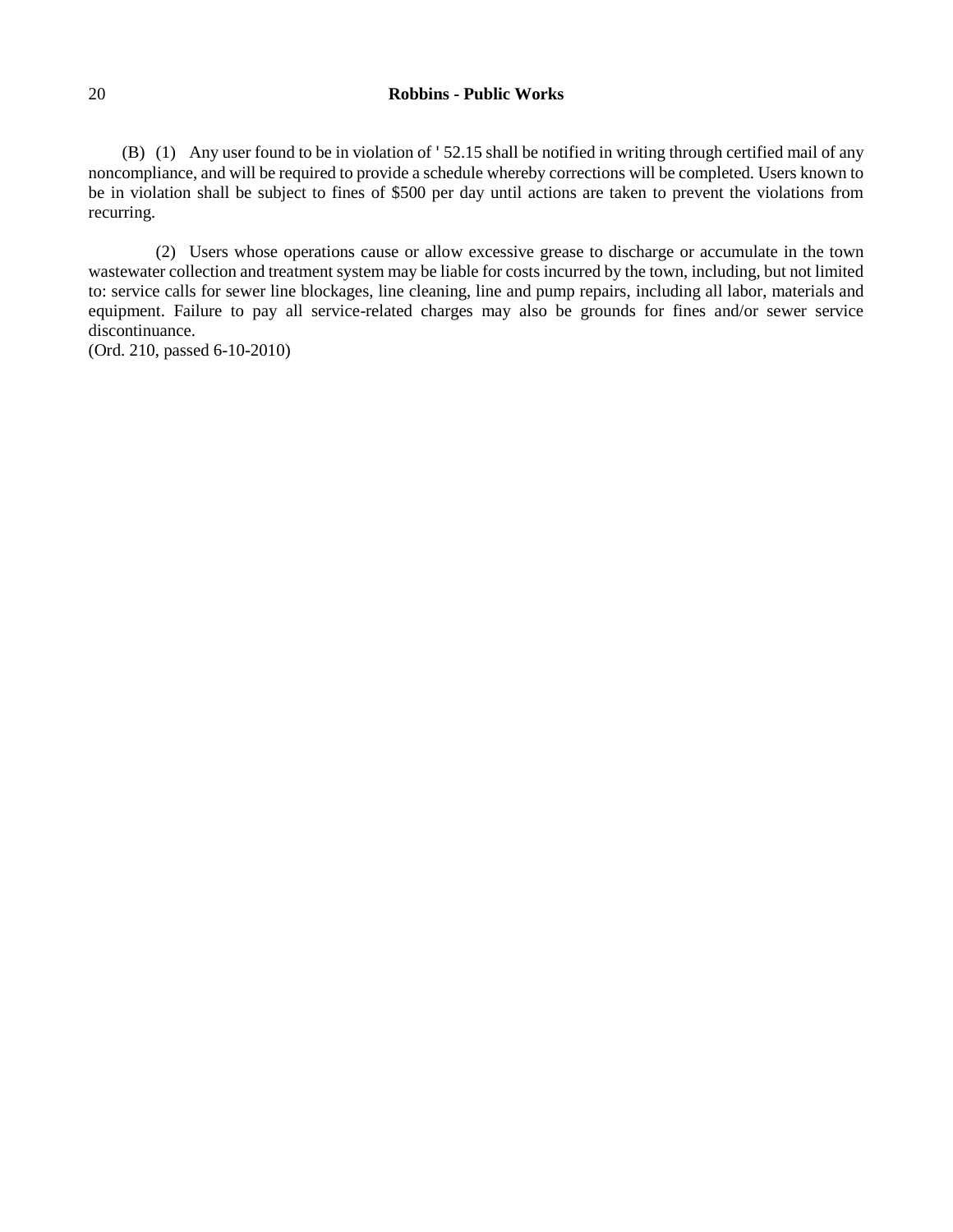## **CHAPTER 53: PROTECTION OF WATER SUPPLY**

## Section

- 53.01 Intent, purpose and control
- 53.02 Responsibility
- 53.03 Definitions
- 53.04 Elimination of cross-connections; hazardous facilities and methods of correction
- 53.05 Right of entry
- 53.06 Installation of devices
- 53.07 Inspection, testing and repair of devices
- 53.08 Fire protection systems
- 53.09 Irrigation/sprinkler systems
- 53.10 Chemical holding tanks
- 53.11 Unapproved sources of supply
- 53.12 Other connections
- 53.13 Violations and enforcement

## **' 53.01 INTENT, PURPOSE AND CONTROL.**

(A) It is the intent of this chapter to eliminate the potential hazards to the potable water within the town and its water supply systems. It is also the intent to apply the principle that the degree of protection should be commensurate with the degree of hazard.

(B) The purpose of this chapter is:

(1) To protect the public potable water supply of the town against actual or potential cross-connections, backflow and back-siphonage by isolating and containing, within the premises or private property, contamination or pollution that has occurred or may occur because of some undiscovered or unauthorized cross-connection on the premises or private property;

(2) To eliminate cross-connections, backflow and back-siphonage or any other source of water or process water used for any purpose whatsoever which may jeopardize the safety of the public potable water supply of the town; and

(3) To establish a cross-connection, backflow and back-siphonage control program.

(C) Cross-connections, backflow and back-siphonage control require co-operation between the town and the consumer. The responsibilities and duties of each shall be as set forth in this chapter and other applicable regulations. This chapter will comply with the Federal Safe Drinking Water Act (Pub. L. 93-523), the State Administrative Code (Title 10, Chapter 10, Subchapter 10-D, Subparagraph .1006), the State Building Code (Volume II) and all other state and federal regulations as they pertain to cross-connections with the public water supply.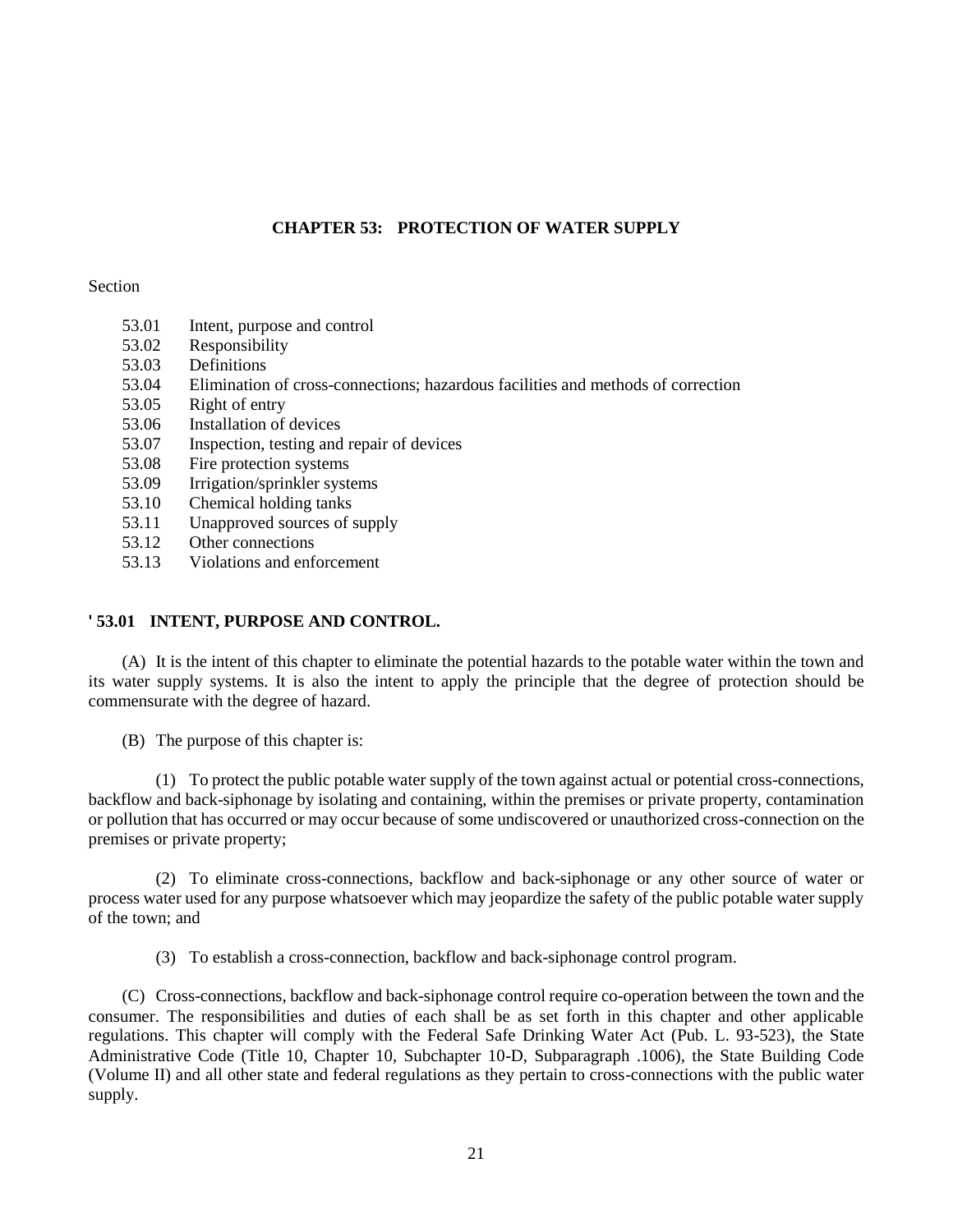(D) The effective date of this chapter shall be June 9, 2005. (Ord. 180, passed 6-9-2005)

#### **' 53.02 RESPONSIBILITY.**

(A) The Director, Department of Utilities, is primary responsible for the prevention of contamination and pollution of the public water supply and includes all of the public water distribution system, and ends at the point designated under the SDWA. In addition, the Director shall exercise reasonable vigilance to ensure that the consumer has taken the proper steps to protect the public potable water system. When it is determined that a backflow protection device is required for the prevention of contamination of the public system of the town, the Director shall notify, or cause to be notified, in writing the owner of any building or premises, to correct, within a time set by this chapter, any plumbing installed or existing that is in violation of this chapter.

(B) The consumer has the prime responsibility of preventing contaminants and pollutants from entering his or her potable water system or the public water system. The consumer, at his or her own expense, shall install, operate and maintain an approved backflow prevention device at the service connection as directed by the Director, or his or her designated agent.

(C) Enforcement of this chapter shall be administered by the Director, or his or her designated agent. (Ord. 180, passed 6-9-2005)

#### **' 53.03 DEFINITIONS.**

For the purpose of this chapter, the following definitions shall apply unless the context clearly indicates or requires a different meaning.

AIR-GAP SEPARATION. An unobstructed vertical distance through the atmosphere between the lowest opening from any pipe or faucet supplying water to a tank, plumbing fixture or other device and the flood level rim of the receptacle. An approved air-gap vertical separation shall be at least double the diameter of the supply pipe. In no case shall the *AIR GAP* be less than one inch.

*APPROVED.* Certified in writing by the Director as an acceptable device or methodology for the purpose of backflow prevention.

*BACKFLOW.* Any flow of water into the public water supply from any other source due to a cross-connection, auxiliary intake, interconnection, back pressure, back-siphonage, any combination thereof or other cause.

*BACK PRESSURE.* Any pressure on any source of water other than the public water supply which may be greater than the pressure on the public water supply and may result in a backflow.

*BACKFLOW PREVENTION ASSEMBLY.* An approved effective device or method used to prevent backflow from occurring in the potable water supply. The type of assembly required shall be based on degree of hazard, existing or potential.

**BACK-SIPHONAGE.** Any circumstance in which the pressure on the public water supply may be reduced to the point that the elevation and atmospheric pressure on a source of water other than the public water supply may result in a pressure to be greater than the pressure on the public water supply and may result in a back flow.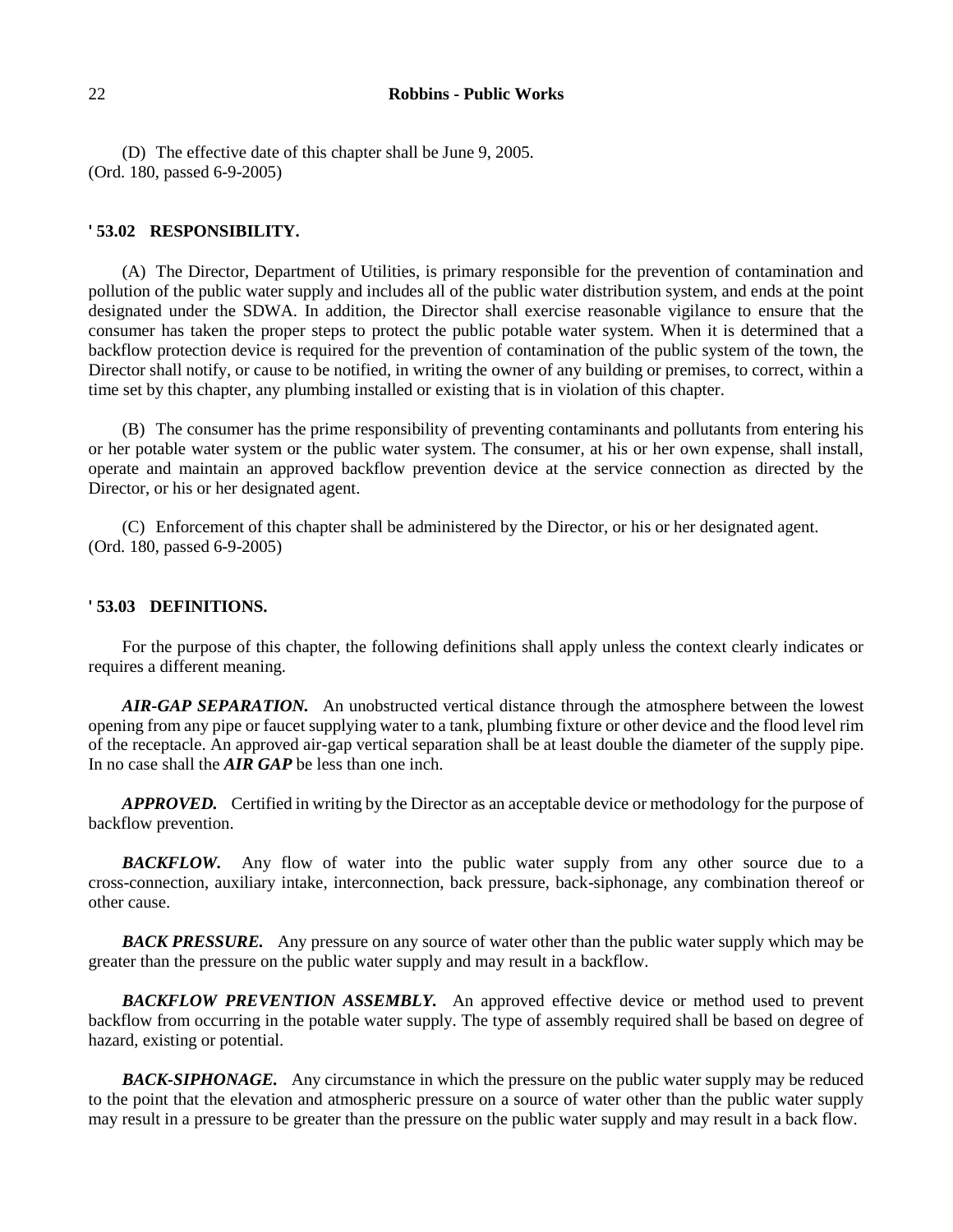*CERTIFIED TESTER.* A person who has proven his or her competency to test, repair, overhaul and make reports on backflow prevention devices as evidenced by certification of successful completion of a training program approved by the Director.

*CONSUMER.* Any person, firm or corporation responsible for any property at which water from the town public water supply is received. In the absence of other parties or the failure of other parties to accept the responsibilities herein set forth, the owner of record shall be ultimately responsible.

*CONTAMINATION.* The presence of any foreign substance (organic, inorganic, radiological or biological) in water that tends to degrade its quality so as to constitute a hazard or impair the usefulness of water.

*CONTAINMENT.* Preventing the impairment of the potable water supply by installing an approved backflow prevention device at the service connection.

*CROSS-CONNECTION.* Any physical connection between a potable water supply system and any other piping system, sewer fixture, container or device, whereby water or other liquids, mixtures or substances may flow into or enter the potable water supply system.

*DEGREE OF HAZARD.* The evaluation of the potential hazard (see definition of *HAZARD*) as defined in state.

*DIRECTOR.* The owner or official custodian of a public water system.

*DOUBLE-CHECK VALVE DEVICE.* A device composed of two single, independently acting, approved check valves, including tightly closing shutoff valves located at each end of the device and suitable connections for testing the water tightness of each check valve.

*HIGH HAZARD.* An actual or potential threat of contamination or pollution of a physical or toxic nature to the public potable water system or the consumer=s potable water system to a degree or intensity that there would be a danger to health.

*ISOLATION.* The act of confining a localized hazard within a plumbing or distribution system by installing approved backflow prevention devices.

*MODERATE HAZARD.* An actual or potential threat to the physical properties of the public or the consumer=s potable water system, or of a contamination which would have a protracted effect on the quality of the potable water system.

*POTABLE WATER.* Water from any source which has been investigated by the Health Department and which has been approved for human consumption.

*REDUCED PRESSURE ZONE (RPZ) DEVICE.* A device containing within its structure a minimum of two independently acting, approved check valves, together with an automatically operating pressure relief valve. The first check valve reduces the supply pressure a predetermined amount so that during normal flow and at cessation of normal flow, the pressure between the checks shall be less than the supply pressure. In case of leakage of either check valve, the differential relief valve, by discharge to atmosphere, shall operate to maintain the pressure between the checks less than the supply pressure. The unit shall include tightly closing shut-off located at each end of the device and each device shall be fitted with properly located test cocks.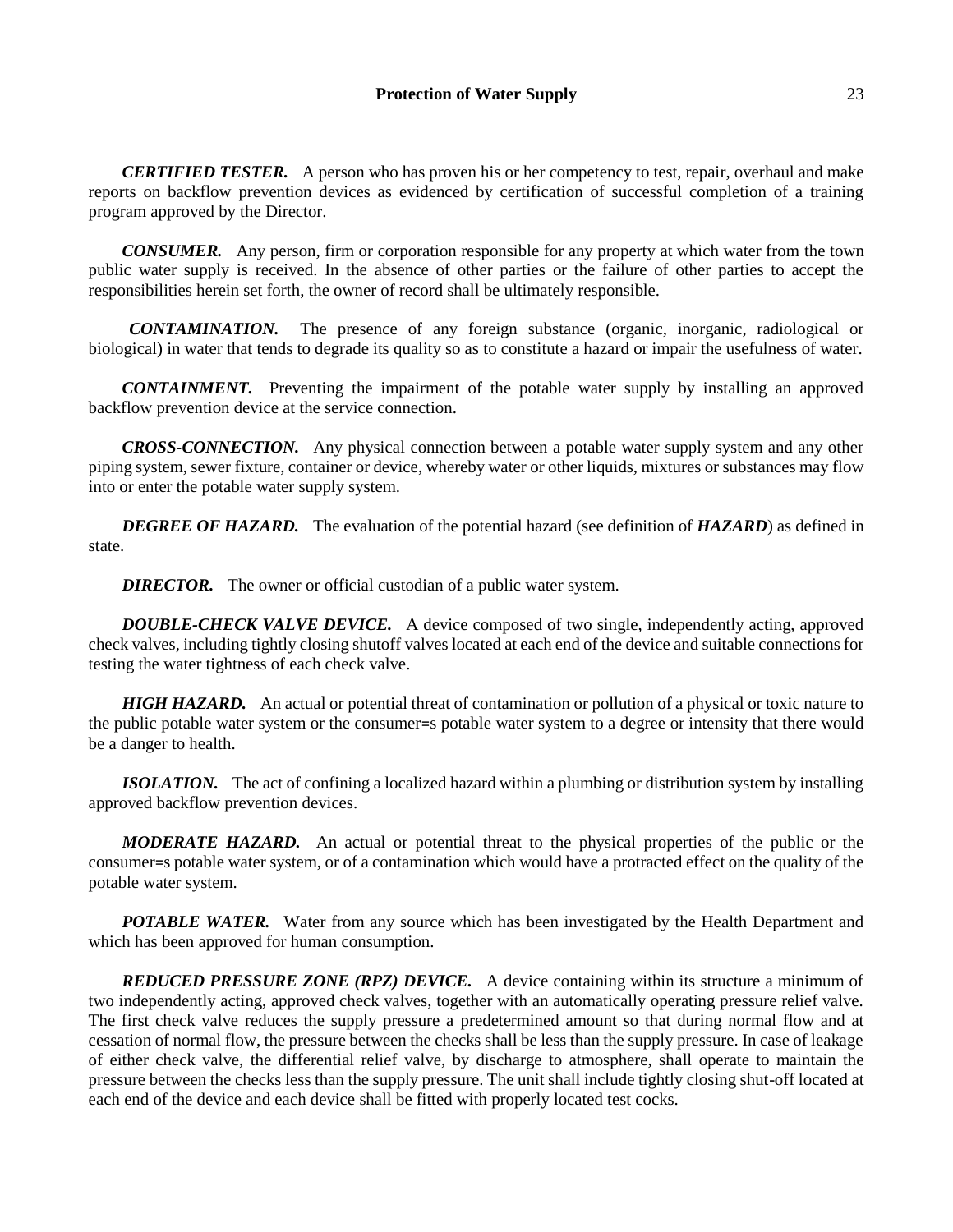**SERVICE CONNECTIONS.** The terminal end of a service connection from the public potable water system, i.e., where the Director loses jurisdiction and sanitary control over the water at its point of delivery to the consumer=s water.

## *WATER SUPPLY (APPROVED).*

(1) Any public potable water supply which has been investigated and approved by the State Department of Human Resources. The system must be operating under a valid health permit.

(2) In determining what constitutes an *APPROVED WATER SUPPLY*, the Division of Health Services has reserved the final judgment as to its safety and potability.

*WATER SUPPLY (UNAPPROVED).* A water supply which has not been approved for human consumption by the State Department of Human Resources.

*VACUUM BREAKER (ATMOSPHERIC TYPE).* A device used to prevent back-siphonage which is designed so as not to be subjected to static line pressure.

*VACUUM BREAKER (PRESSURE TYPE).* A device suitable for continuous pressure to be used to provide protection against back-siphonage. (Ord. 180, passed 6-9-2005)

## **' 53.04 ELIMINATION OF CROSS-CONNECTIONS; HAZARDOUS FACILITIES AND METHODS OF CORRECTION.**

(A) A high hazardous facility includes, but is not limited to a bottling plant, cannery, building having five or more stories, battery manufacturer, exterminator, greenhouse, chemical processing plant, dairy, dye works, film laboratory, car wash, hospital, commercial laboratory, laundry, metal fabricating operation, mortuary, swimming pool, morgue, x-ray equipment, medical office with laboratory, aspirator, medical washing equipment, packing house, plating plant, poultry house, power plant, nuclear reactor, pumped fire sprinkler or riser system or those equipped with facilities for introduction of freeze preventive chemicals or other substances other than water.

(1) High hazardous uses include, but are not limited to: pumps and tanks handling sewage, radioactive, lethal or toxic substances, boiler and steam connections, sewer waste lines, low inlets to receptacles containing toxic substances, coils or jackets used as heat exchangers, flush valve toilets without vacuum breaks, bacterial and viral materials, private wells or other private water supply, water systems or hose connections, with booster pumps, carbonation equipment or similar hazard potential as determined by the Director.

(2) All high hazardous facilities must have a containment device in the form of a reduced pressure zone backflow prevention device. The consumer is responsible for installing sufficient internal isolation devices.

(B) All industrial and commercial facilities not identified as "high hazard" will be considered moderate hazard facilities. All moderate hazard facilities must have a double check valve device as a minimum containment device.

(C) The Director may, if in his or her judgement an imminent health hazard exists, cause the water service to the building or premises to be terminated unless an air gap is provided.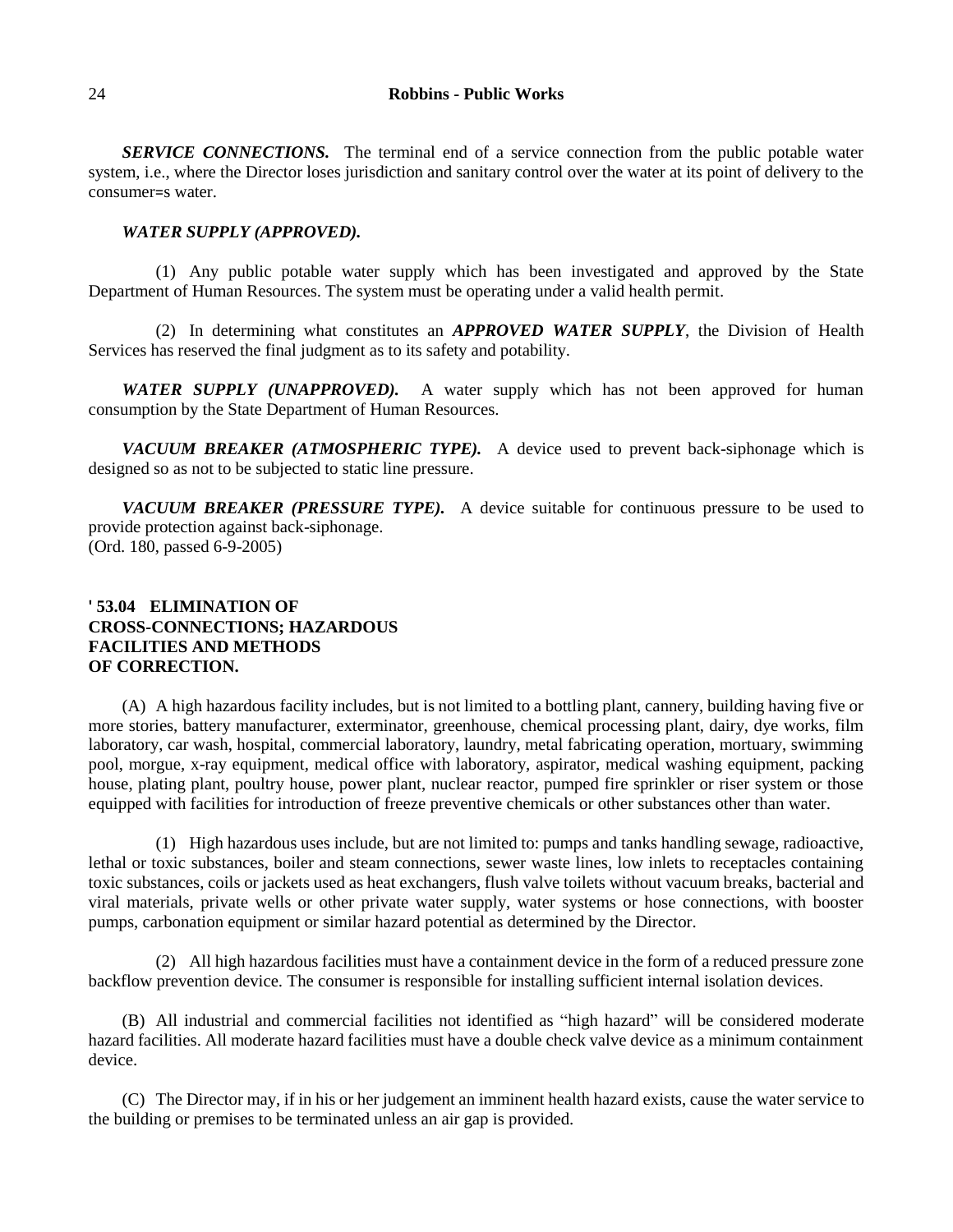(D) It is recommended that a dual check valve be installed at the service connections to single-family residential units.

(E) All new construction plans and specifications shall be made available to the Director for approval, and to determine the degree of hazard.

(F) The Director shall be notified by the customer when the nature of the use of property changes so as to change the hazard classification of the property if necessary. (Ord. 180, passed 6-9-2005)

## **' 53.05 RIGHT OF ENTRY.**

(A) The Director or an authorized agent shall have the right to enter any building, structure or premises during normal business hours to perform any duty imposed upon him or her by this chapter. Those duties may include sampling and testing of water, or inspections and observations of all piping systems connected to the public water supply. Refusal to allow entry for these purposes will result in discontinuance of water service.

(B) On request, the consumer shall furnish to the Director any pertinent information regarding the piping system on the property where cross-connections are deemed possible. (Ord. 180, passed 6-9-2005)

### **' 53.06 INSTALLATION OF DEVICES.**

(A) All backflow prevention devices will be installed in accordance with the manufacturer=s installation instructions and those furnished by the Director. Ownership, testing and maintenance of the device will be the responsibility of the consumer. All reduced pressure backflow device assemblies must be installed in drainable pits wherever below ground installation is necessary. The installer is responsible to make sure a device is working properly when it is installed, and to make available all installation and testing information for approval by the **Director** 

(B) When it is not possible to interrupt water service, provisions shall be made for a Aparallel installation@ of backflow prevention devices. The Director will not accept an unprotected bypass around a backflow preventer when the device is in need of testing, repair or replacement.

(C) The consumer shall, upon notification, install the appropriate containment device not to exceed the following time frame:

(1) High hazard: 60 days; and

(2) Moderate hazard: 90 days. (Ord. 180, passed 6-9-2005)

## **' 53.07 INSPECTION, TESTING AND REPAIR OF DEVICES.**

(A) The frequency of inspections and re-inspections shall be set by the Director, and shall be made by a certified tester who has been approved to conduct inspections. Inspections shall be made of properties served by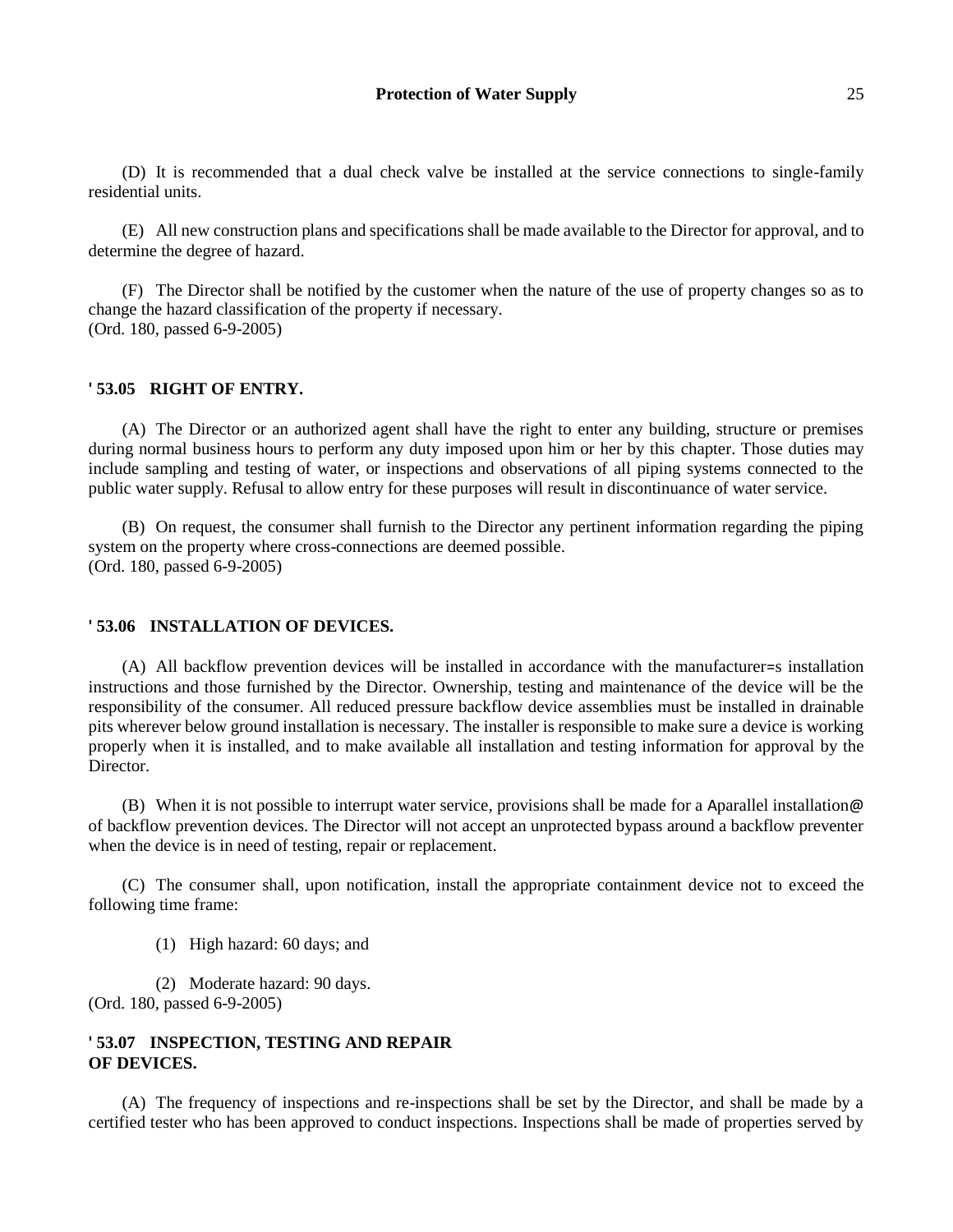the public water supply where cross-connections with the public water supply are deemed possible.

(B) Testing of backflow prevention devices shall be made by a certified tester at the customer=s expense.

(1) The tests are to be conducted upon installation and annually thereafter and a record of all testing and repairs is to be retained by the consumer.

(2) Copies of records must be provided to the Director within 30 days after the completion of any testing or repair work.

(C) Any time that repairs to backflow devices are deemed necessary, whether through annual testing or routine inspections by the owner or by the Director, these repairs must be completed within a specified time in accordance with the degree of hazard.

(Ord. 180, passed 6-9-2005)

#### **' 53.08 FIRE PROTECTION SYSTEMS.**

(A) All connections for fire sprinkler systems connected with the public water system shall be protected with an approved double check valve assembly as a minimum requirement. All fire systems using toxic additives or booster pumps shall be protected by an approved reduced pressure principle device at the main.

(B) Dead ends, such as fire hydrants, piped in excess of 50 feet from a potable source, must be protected from backflow with a minimum approved double check valve assembly installed within 50 feet from potable connection.

(Ord. 180, passed 6-9-2005)

#### **' 53.09 IRRIGATION/SPRINKLER SYSTEMS.**

All lawn sprinkler systems shall be equipped with a reduced pressure zone backflow prevention device as required by the State Division of Health Services. (Ord. 180, passed 6-9-2005)

### **' 53.10 CHEMICAL HOLDING TANKS.**

No person shall fill special use tanks or tankers containing pesticides, fertilizers, other toxic chemicals or their residues from a public water system except at a location equipped with an over-the-rim free discharge of water or an approved reduced pressure backflow preventer properly installed on the public water supply. No supplier of water shall permit the filling of the special use containers except at locations so equipped. (Ord. 180, passed 6-9-2005) Penalty, see ' 10.99

### **' 53.11 UNAPPROVED SOURCES OF SUPPLY.**

(A) No person shall connect or cause to be connected any supply of water not approved by the state to the water system supplies by the Director. Any like connections allowed by the Director must be in conformance with Title 10, Chapter 10, Subchapter 10-D, Subparagraph .1006.

(B) In the event of contamination of a potable water system, the consumer shall notify the Director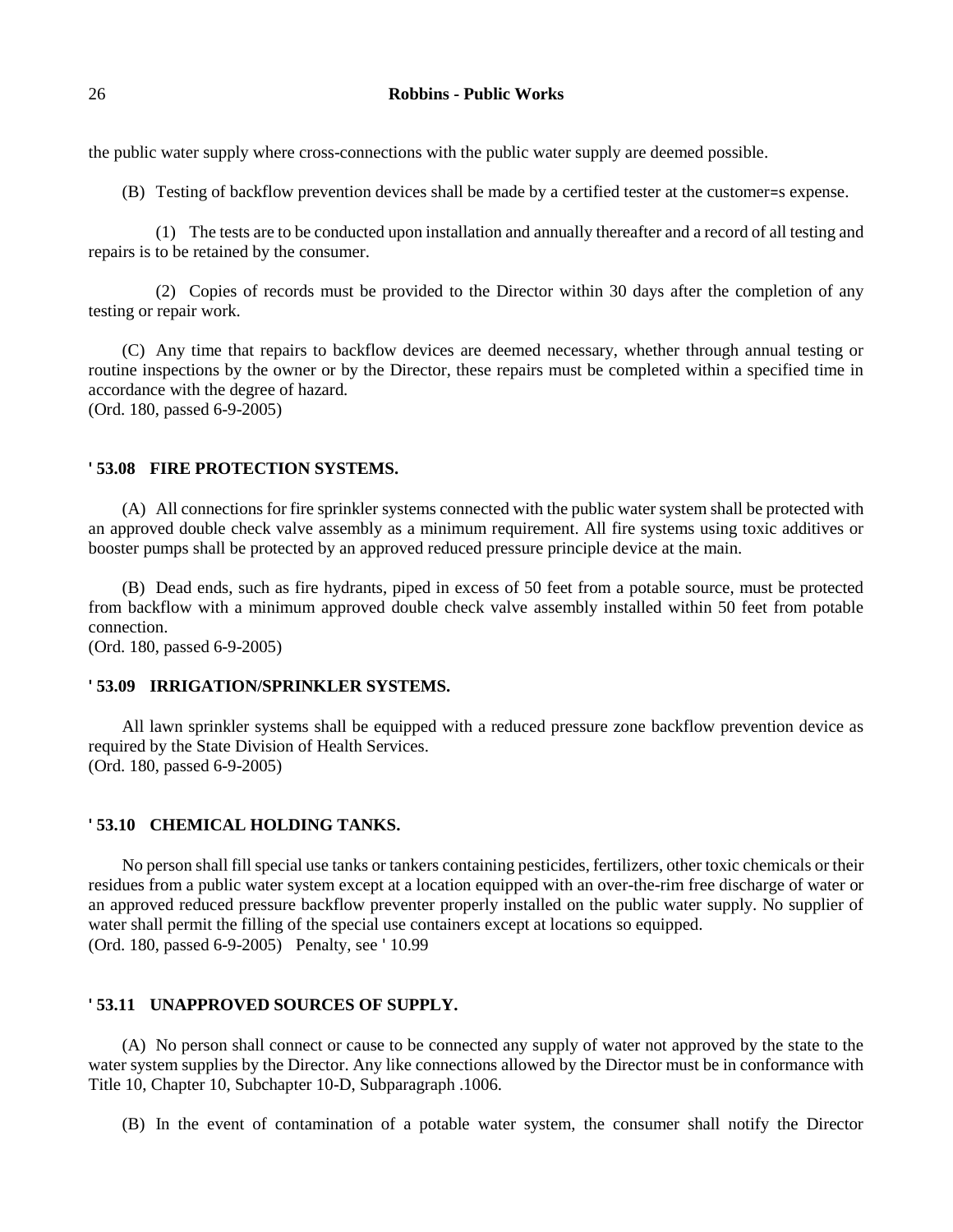immediately in order that appropriate measures may be taken to overcome the contamination. (Ord. 180, passed 6-9-2005)

#### **' 53.12 OTHER CONNECTIONS.**

All other connections to the public water supply of the town shall have backflow prevention as specified by the Director. This shall include water mains installed but not maintained by the town, including but not limited to mobile home parks, apartments, group housing projects and other private distribution systems, or similar hazard potential as determined by the Director or his or her authorized representative. (Ord. 180, passed 6-9-2005)

#### **' 53.13 VIOLATIONS AND ENFORCEMENT.**

(A) The Director shall notify the consumer or authorized agent of the consumer of the building or premises in which there is found a violation of this chapter, or the violation. On failure of the consumer to have the defect corrected by the end of the specified time interval, the Director may, if in his or her judgment an imminent health hazard exists, cause the water service to the building or premises to be terminated, and/or recommend additional fines or penalties to be invoked as herein may be provided.

(B) The Director will use the actual cost of enforcement action as the minimum amount of fines or penalties levied against a violator of this chapter.

(C) Request for extension of time and all other appeals shall be made in writing to the Director. (Ord. 180, passed 6-9-2005)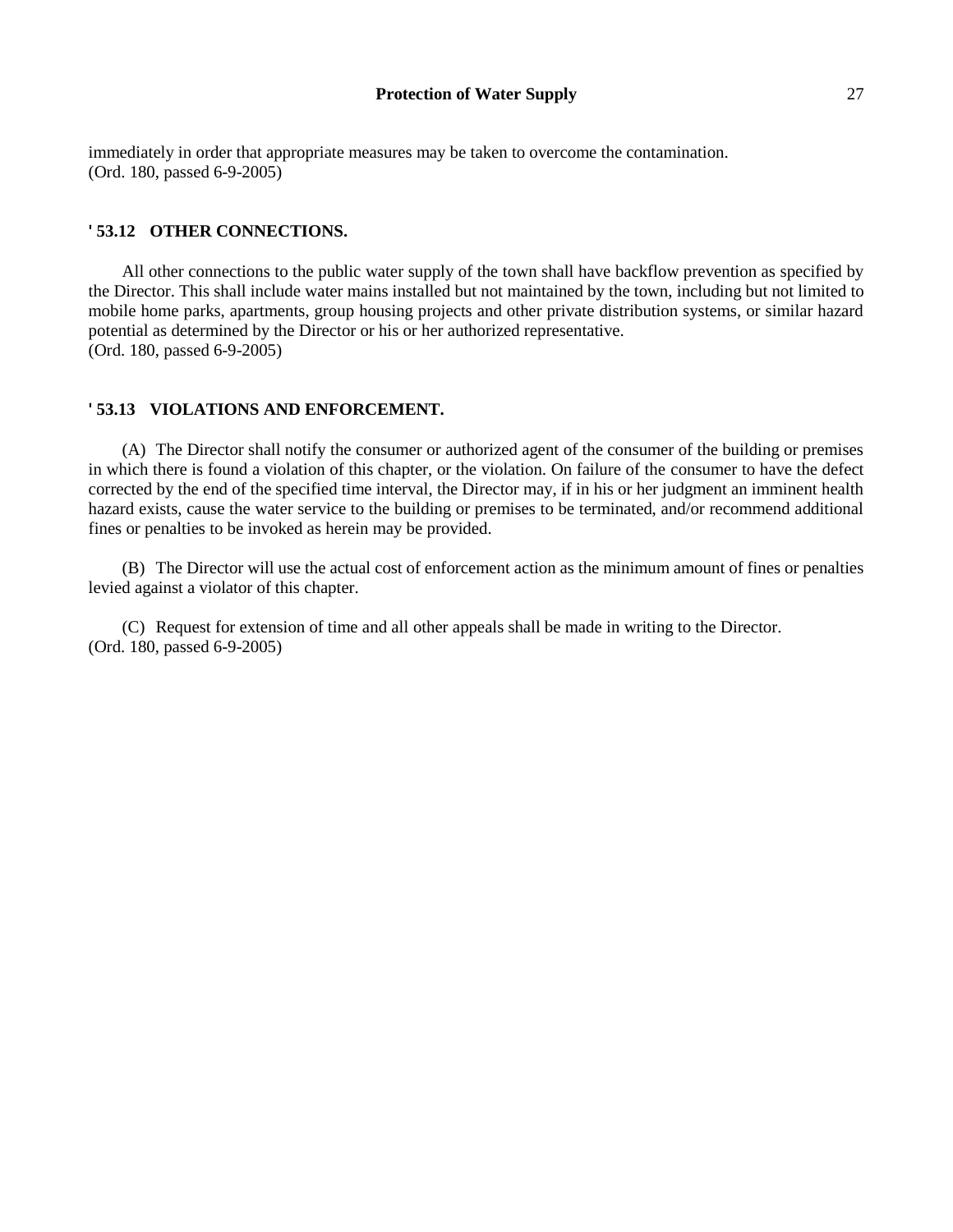**Robbins - Public Works**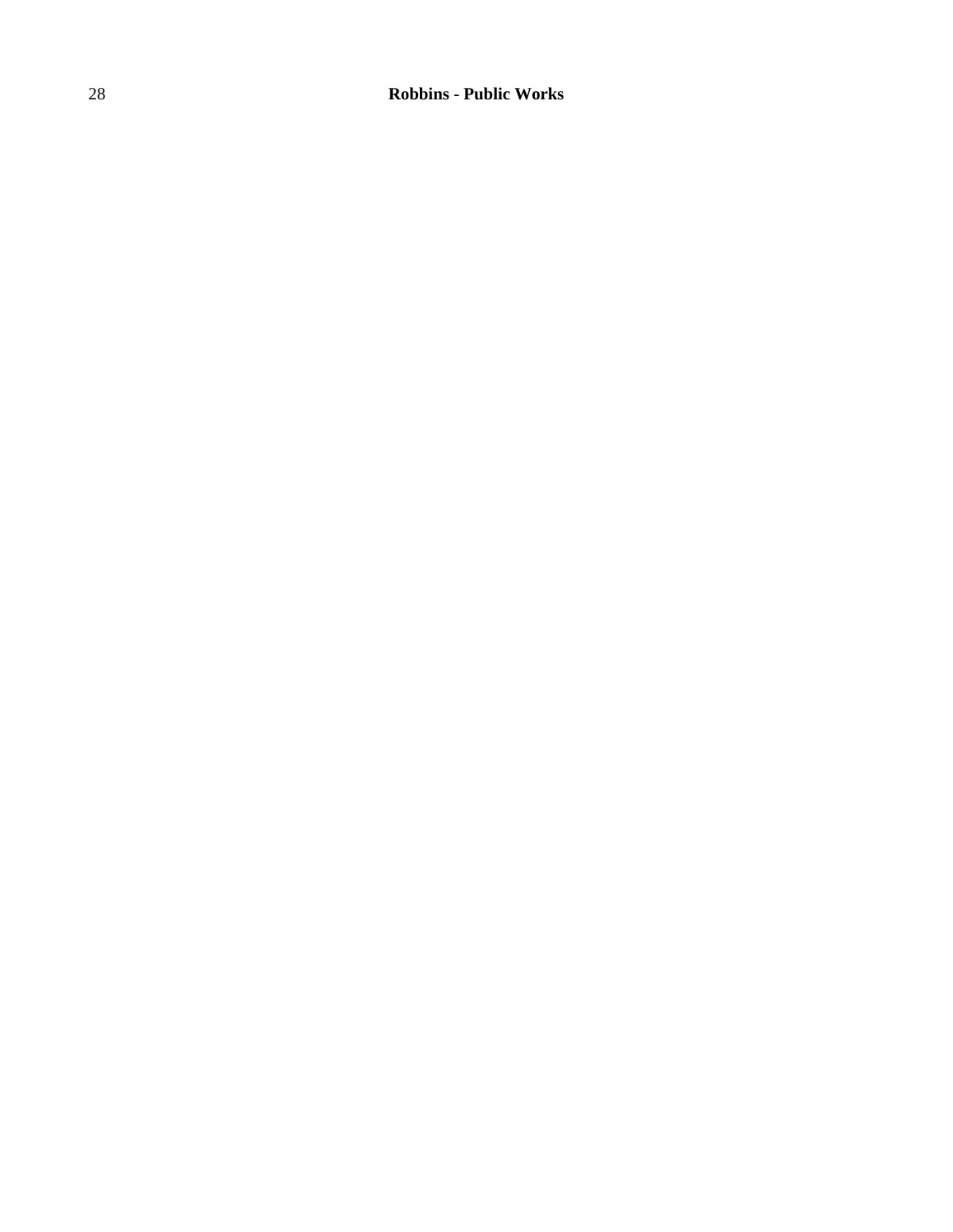#### **CHAPTER 54: WATER SHORTAGE RESPONSE PLAN**

## Section

| 54.01 | Purpose; authorization |
|-------|------------------------|
| 54.02 | Notification           |
| 54.03 | Levels of response     |
| 54.04 | <b>Triggers</b>        |
| 54.05 | Enforcement            |
|       |                        |

# 54.99 Penalty

#### **' 54.01 PURPOSE; AUTHORIZATION.**

(A) The procedures herein are written to reduce potable water demand and supplement existing drinking water supplies whenever existing water supply sources are inadequate to meet current demands for potable water.

(B) The Town Manager shall enact the following water shortage response provisions whenever the trigger conditions outlined in ' 54.04 below are met in his or her absence, the Water System Director will assume this role. (Res. passed 6-10-2010)

#### **' 54.02 NOTIFICATION.**

(A) The following notification methods will be used to inform water system employees and customers of a water shortage declaration: employee email announcements, notices at municipal buildings, notices in water bills.

(B) Required water shortage response measures will be communicated through PSA announcements on local radio and cable stations, and the town website (www.townofrobbins.com).

(C) Declaration of emergency water restrictions or water rationing will be communicated to all customers by telephone through use of reverse 911. (Res. passed 6-10-2010)

#### **' 54.03 LEVELS OF RESPONSE.**

(A) Five levels of water shortage response are outlined in the table below. The five levels of water shortage response are: voluntary reductions, mandatory reductions I and II, emergency reductions and water rationing. A detailed description of each response level and corresponding water reduction measures follow below.

(B) The goal of Stage 5, Water Rationing, is to provide drinking water to protect public health (e.g.,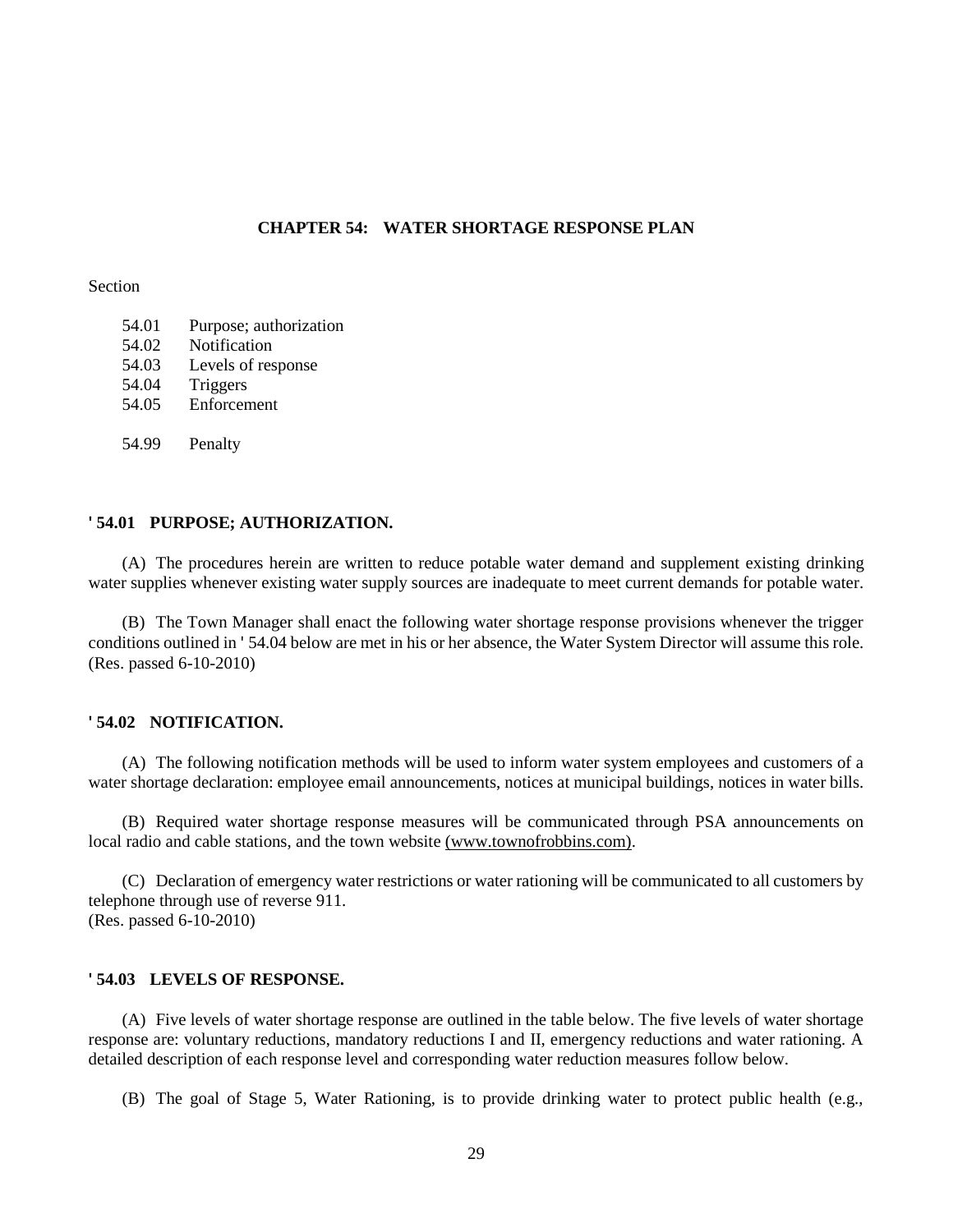residences, residential health care facilities and correctional facilities). In Stage 5, all customers are only permitted to use water at the minimum required for public hearth protection. Firefighting is the only allowable outdoor water use and pickup locations for distributing potable water will be announced according to town=s Emergency Response Plan. Drought surcharges increase to five times the normal water rate. (Res. passed 6-10-2010)

## **' 54.04 TRIGGERS.**

(A) *Generally.* The town is provided water solely by purchase from Montgomery County. When the Montgomery County declares a water shortage, the town is required to do so as well. During this time, the Town Water System Director will stay in close contact with Montgomery County and follow its triggers.

(B) *Return to normal.*

(1) When water shortage conditions have abated and the situation is returning to normal, water conservation measures employed during each phase should be decreased in reverse order of implementation.

(2) Permanent measures directed toward long-term monitoring and conservation should be implemented or continued so that the community will be in a better position to prevent shortages and respond to recurring water shortage conditions.

(Res. passed 6-10-2010)